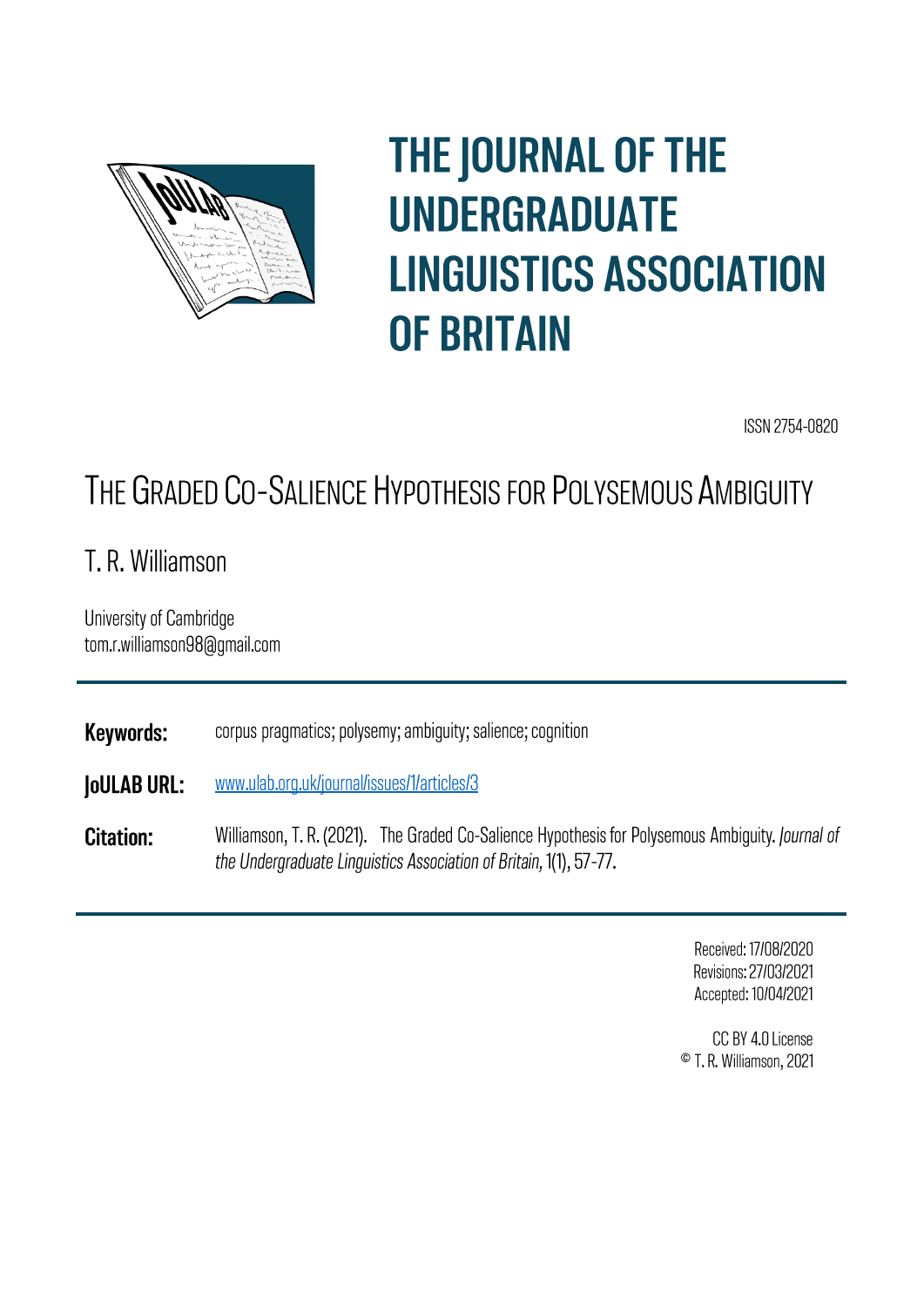## **The Graded Co-Salience Hypothesis for Polysemous Ambiguity**

#### **T. R. Williamson**

*University of Cambridge*

**Abstract.** It is well established in the theoretical (see Weinreich 1964) and empirical study (see Jastrzembski, 1981, Williams, 1992) of polysemy that its comprehension in context can lead to ambiguities arising. The present paper aims, by reviewing current literature and employing corpus methods, to determine whether the pragmatic theory of the Graded Salience Hypothesis (Giora, 1997; 2003) may be used outside of the original scope of its application to determine precisely why polysemes in context can be ambiguous. Using data from the ARCHER 3.2 (2013) corpus to analyse frequency as an input factor to mental lexica structure (see Bybee, 2006; 2010), 2,761 token instances of nine polysemes — 'hand', 'head', 'door', 'once', 'book', 'run', 'cut', 'stop', and 'court' — are manually tagged in a semantic decision task (from Glynn, 2016) as being either of a particular sense, or ambiguous (based on the biasing/priming effects of their context). It is found that significant incidences of polysemous ambiguity can be explained as a function of the plurality of salient senses per lexical item, among other observable characteristics. The hypothesis this paper brings is that polysemous ambiguity might be explained, following further research, with reference to the Graded Salience Hypothesis; that it may be the result of the co-activation of co-salient senses: the Graded Co-Salience Hypothesis.

**Plain English Abstract**. Often, one word can have multiple meanings. The word 'door', for instance, might be said to have two prominent meanings: the object one opens and closes, and the empty space through which one walks. Because these two meanings are similar, 'door' can be known as an example of *polysemy*. In both theoretical and empirical approaches to polysemy to date, it has been established that, sometimes, comprehending a polysemous word, or polyseme, can lead to ambiguities arising. This paper aims to suggest that the Graded Salience Hypothesis (Giora, 1999; 2003), a proposal about how accessing words in our minds works, can also be used to explain why polysemes are ambiguous. Using methods from corpus linguistics, 2,761 instances of nine polysemes ('hand', 'head', 'door', 'once', 'book', 'run', 'cut', 'stop', and 'court') are analysed to determine how frequently their placement in a particular context either has a specific meaning or is ambiguous. This study's findings suggest that significant incidences of ambiguous polysemes can be explained by observing various characteristics about the frequency of their senses, such as the plurality of salient senses. It is posited that this data indicates, in ambiguous contexts, that a polyseme's most salient senses are activated simultaneously in a manner that might prevent disambiguation, with further psycholinguistic study required to verify this claim. In this way, it is suggested that an alternate method of studying polysemous ambiguity, through the lens of the Graded Salience Hypothesis, might do well to be considered. Thus, this paper suggests the Graded Co-Salience Hypothesis.

**Keywords**: corpus pragmatics; polysemy; ambiguity; salience; cognition

## **1 Introduction**

#### **1.1 Polysemy**

In ordinary language use, the words with which we communicate can quite plainly be seen to possess, relate to, or represent multiple meanings. When one person tells another, 'I went to the bank on Wednesday', without sufficient context or supplementary information, it might be potentially ambiguous as to whether this person visited a build-up of earth by the side of a flowing body of water or a building that contains a financial institution whose role it is to protect, save, and invest its clients' assets. Should it have been the case that this person was recently experiencing financial difficulties, the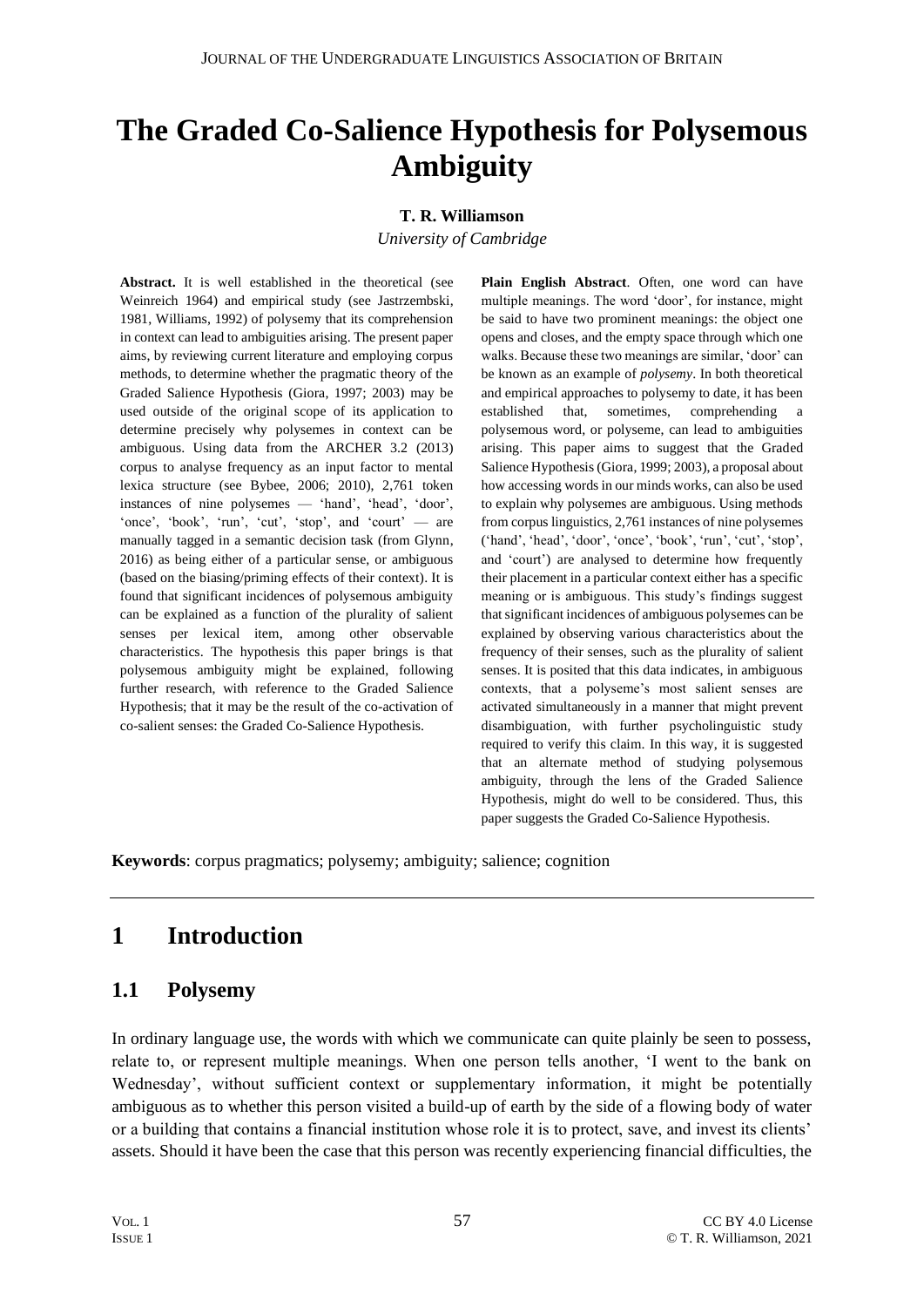hearer might have been safe in the assumption that the latter sense of the word 'bank' had been intended; had the speaker been a potamologist, however, one might be excused for assuming the former.

This problem, represented in the ambiguity of the lexical item 'bank', has been of interest to linguists for well over a century. Although the notion of the multiplicity of word meanings was first broached in Bréal (1897), an introduction into the underlying theory is best given with reference to Weinreich (1964). Lexical ambiguity can be thought of as a blanket or family term for two interrelated linguistic phenomena between which Weinreich (1964) is able to distinguish: *polysemy* and *homonymy*. This division is chiefly rooted in the extent to which the alternate meanings, or senses, of lexical items are interrelated: if a word's senses seem unrelated, it is homonymous; if its senses appear semantically similar, it is polysemous. So, homonymy is exemplified with reference to the example involving 'bank' above, as financial institutions and riversides do not seem semantically related. For polysemy, consider the example 'I made a door', paying particular attention to the possible readings of 'door'. One can observe that this verb phrase might refer either to the making or opening of a passageway or to the construction of a physical object that functions as a moveable barrier between areas<sup>1</sup>. These two readings are spelled out with examples (1) and (2).

- (1) I made an entryway by demolishing the wall.
- (2) I made a door by sawing a piece of wood and fixing it to an entrance with screws and hinges.

The analysis of Weinreich (1964) goes deeper into this issue of sense interrelatedness in the case of polysemy. It is proposed that this subtype of lexical ambiguity can be further classified by the extent of the interrelatedness of polysemes' senses: polysemes with related senses are *complimentary*, whereas those with disparate senses are *contrastive*. Nerlich and Clarke (2003) expand on this further, understanding this distinction as a measure for the gradedness of the extent of polyseme sense interrelatedness by placing significance on both synchronic and diachronic studies of polysemy. Further to this, Nerlich and Clarke (2003) interpret Weinreich (1964) with reference to the semantic structure of the mental lexicon, suggesting that what underlies polysemy in the mind are complex networks of interconnected meanings that form around prototypes (see Rosch, 1975) and family resemblances (see Wittgenstein, 1974). It is this psychosemantic interpretation of polysemy theory and the place of polyseme sense interrelatedness that will become crucial for the discussion of this paper's empirical findings.

#### **1.2 Psycholinguistic Approaches to Polysemy**

Indeed, moving away from theoretical approaches to polysemy, there have been many empirical studies in the last few decades that aim to examine the structure of polysemy in the mental lexicon. In some sense, the precedent for closer examination of polysemous structure was set in Jastrzembski (1981), where it was argued that polysemous words have a kind of special structuring based on findings that words with many meanings are accessed more quickly than words with fewer. This said, discussions are ongoing in psycholinguistics regarding the exact nature of this structure. When contrasted with homonymous words' mental representations, some say that polysemous senses share one core representation whereas homonyms have multiple (see Frazier and Rayner, 1990; Rodd et al., 2002), yet

<sup>&</sup>lt;sup>1</sup> A keen reader may observe that the polysemy at issue can be analysed on the morphosyntactic level as well as on the semantic/conceptual level. With 'door' being 'object' or 'entrance', there is a distinction between two different readings that trade on alternate semantics whilst maintaining the same syntactic category. However, with the example 'milk' being either 'liquid *x*' as a noun or 'to extract liquid *x*' as a verb, there is both alternate semantics and alternate morphosyntax (with two different morphemes of two different syntactic categories).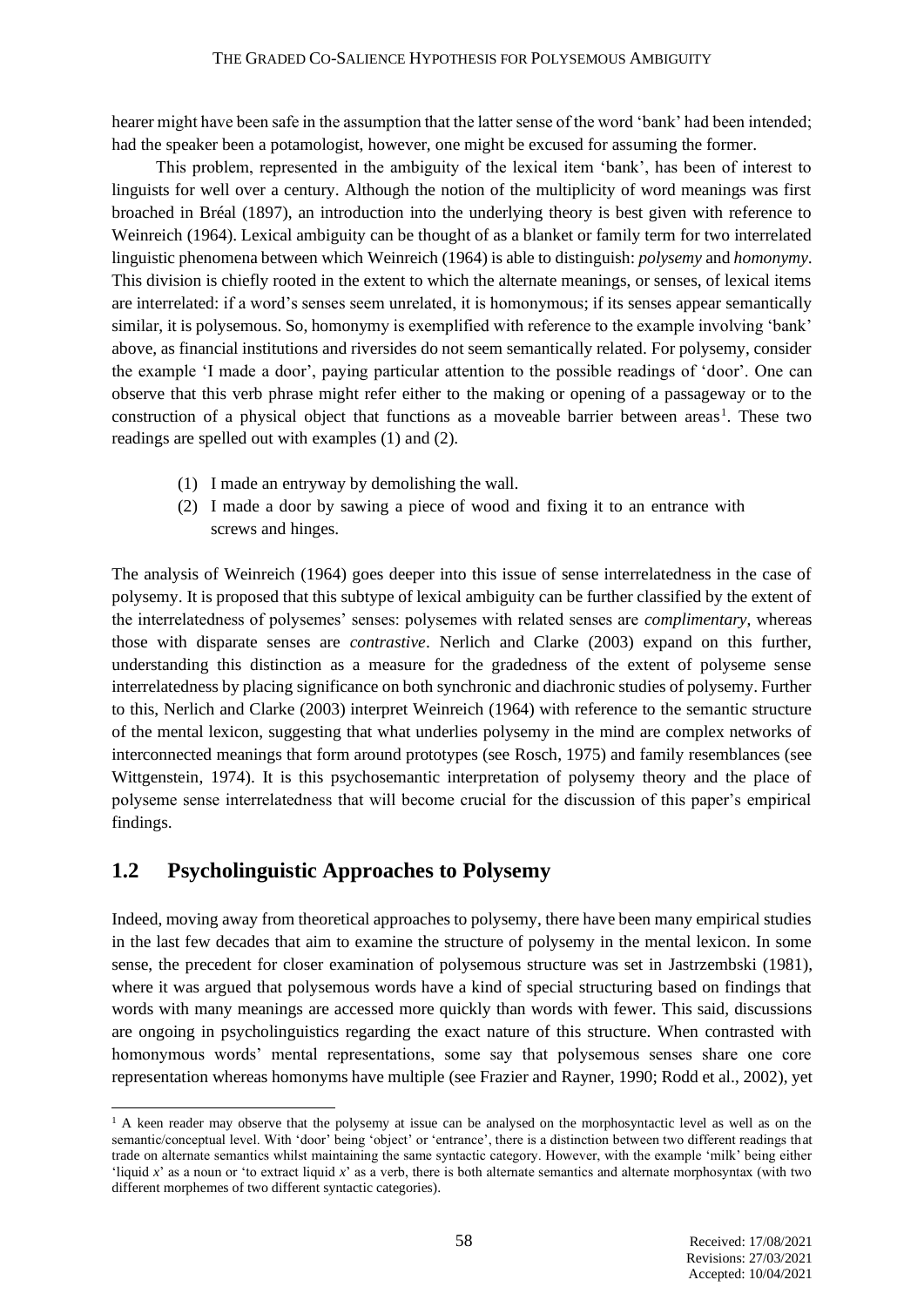others argue that the multiple senses of both polysemes and homonyms have similarly separate representations in the mind (Klein and Murphy, 2001; 2002).

One psycholinguistic study that is of particular interest to the present paper is Williams (1992). In supporting the suggestion that polysemous words are processed and represented differently to homonyms, one key finding is brought: sense activation for polysemous lexical items can be observed as a function of those senses' *salience* in the minds of speakers. In this study, Williams (1992) employed a lexical decision task with the polyseme 'firm' – analysed as having senses 'strict' (disciplinarily) and 'hard' (physically); of which the former was proposed to be more salient – and found that the more salient sense was activated regardless of whether it was embedded within a biasing context. In other words, Williams (1992) provides evidence for the Graded Salience Hypothesis (Giora, 1997; 2003), a model that proposes that salient senses in the semantic networks of lexical items are always processed first, and in order of their salience. This finding lays the stage for a pragmatic theory of polysemy that approaches the distinctions between polysemes' senses, and resultantly the ambiguity that can arise as a result of their co-existence, using the framework that Giora provides.

#### **1.3 Corpus Approaches to Polysemy**

While giving an overview for psycholinguistic studies into polysemous structure is useful for theoretical background, an outline of empirical work in corpus approaches to polysemy is useful to frame the methodology of the present paper. To this end, a number of important corpus investigations into polysemy are relevant (Kishner & Gibbs, 1996; Raukko, 2003, see also Berez & Gries, 2008; Navarro, 2000; Fillmore & Atkins, 2000; Gries, 2006, see also Glynn, 2014). An important point to mention in the consideration of these works is that, whilst their endeavours are of course useful in and of themselves, the extent of their respective generalisabilities can be scrutinised because all of their empirical efforts feature analyses of only one polyseme (although in great depth). Given the aims of the present paper to yield results generalisable to language more broadly, multiple polysemes are included in this study. Regardless, the precedent set by the aforementioned papers for the corpus study of polysemy is highly important.

One of the most prominent of these was Gries (2006), who, using the International Corpus of English and the Brown Corpus of American English, collected 851 instances of the verb 'to run', and analysed them based on its different senses. A total of 252 different senses were found, where 40% were manually tagged and 60% arose from collocates, and it was determined that the prototypical sense of 'to run' was 'fast pedestrian motion' given that it occurred in 203 of the instances (approximately 25%). This determination, along with the identification of other metaphorical and extended uses of 'to run' (such as in 'to flow', 'to manage', or 'to escape'), enables Gries (2006) to develop an imageschema representation of the senses of 'to run' and their interconnection.

Very useful insights also come in Glynn (2016), who collected 500 instances of the polyseme 'annoy' from the LiveJournal Corpus (Speelman & Glynn, 2005) and categorised them in terms of three usage-features, or ID-tags, that relate to Rudzka-Ostyn's (1988; 1989; 1995) work in Usage-Feature Analysis in the description of communicative verbs: cause, patient, and agent. Using a number of statistical measures (specifically a chi-square distance measure, a hierarchical cluster analysis, and a partition cluster analysis), a wide array of usage-based features of 'annoy', both semantic and morphosyntactic, are found that attempt to paint a very full picture of the profile of usage for the word. The reason why Glynn (2016) is particularly useful for the present paper is in its methodology. In an effort to rectify a problem of unfalsifiability he identifies in cognitive linguistics, Glynn (2016) sets out an alternate method to operationalise polyseme senses: the manual annotation of multidimensional clusterings of usage-based features. In other words, Glynn (2016) proposes that the best way to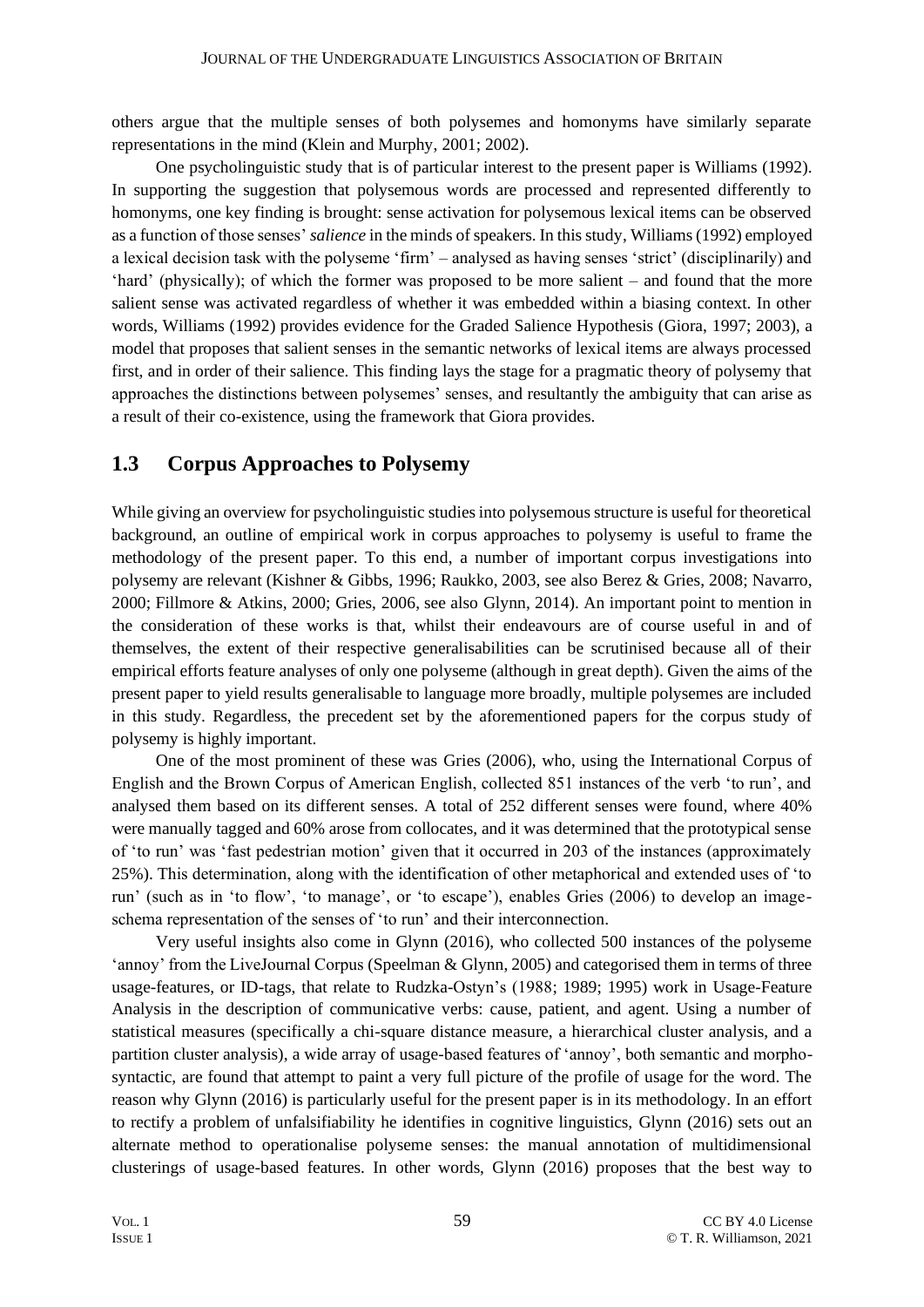understand the complex semantic networks that underpin polysemy is by doing the hard work of taking a large body of corpus data and manually going through it to annotate each token instance based on their correspondence with particular meanings.

There are two particularly intriguing features of this methodology. The first is that it is argued one can establish the senses of a polyseme a posteriori rather than speculating and prescribing a priori to ensure that findings are reliable, and one can demonstrate adequate quantification in one's method to allow for inductive and repeatable analyses. The second is the implication that one can produce a useful account of the mental representations of polyseme networks on the basis of large-scale corpus analysis. Understanding where the mental lexicons of speakers of a particular language intersect in their shared knowledge of polysemes' senses in this way, as represented by usage, corpora can arguably be taken as productive tools for theorising about the psycholinguistic semantic structures we hold for our languages. For these reasons, Glynn (2016) acts as methodological precedent for the research undertaken in the present paper, and inspiration in large part is drawn from it.

#### **1.4 The Graded Salience Hypothesis and Frequency**

As mentioned above, there is some link to be found between empirical studies of polysemy and the Graded Salience Hypothesis of Giora (1997; 2003). To expand further, the Graded Salience Hypothesis asserts that, in the employment of the mental mechanisms responsible for lexical access, more salient senses of lexical items are accessed and activated faster than less salient senses (Giora, 2003). This activation is proposed to occur in a sequential order that represents the process of our faculties for lexical access activating, evaluating, and consequentially accepting or rejecting a particular sense on the basis of its relevance to the discourse environment in order of the salience of senses in question (Giora, 1997). In turn, the concept of salience is constituted by Giora fourfold: the conventionality, frequency, familiarity, and prototypicality (Giora, 2003) of senses corresponding to lexical items all contribute to each individual sense's salience.

It will be useful to dissect salience's fourfold definition to understand how a sense can become salient, from Giora (2003). First, conventionality is explained as an implicitly agreed relation within a population between a situation and a linguistic form that has some kind of regularity of use. This relation, it is suggested, arises just because of a general preference for uniformity rather than because of some explicit reason. No preference is made for the motivations of conventionalisation like, say, Lewis' (1969) theory that conventions arise out of interlocutors' desire to coordinate intentions between themselves so as to economise their communicative and interpretative efforts. Though, clearly, for the mental lexicon, it does not matter *how* a sense is conventionalised, just *whether*.

Second, frequency is cashed out in two ways. Giora (2003) suggests that it might bear relations to a kind of probability of occurrence in language use (that is, if a word is more likely to appear then it possesses greater frequency), but that it also might relate to the frequency of cooccurrence of particular items (that is, 'piece' might have a more strengthened node in a lexical network because it frequently cooccurs with 'paper', even though 'piece' may not have a high frequency without). The difference between frequency and familiarity, as the third component of salience, is slightly tricky. Giora (2003) explains familiarity as a product of experience; more precisely, of encounters with a particular intended use as a result of its existence within a certain domain. So, because linguists are more familiar with 'tree' in the formal syntactic, complex node-branch-network structure sense than non-linguists might be familiar with 'tree' perhaps in the similar 'family tree' sense, 'tree' qua complex structure will have higher salience within the mental lexica of linguists. In this way, it is distinct from frequency: 'tree' qua syntax is globally low-frequency (insofar as not everyone in the world does syntax) but linguistically high-familiarity, for instance.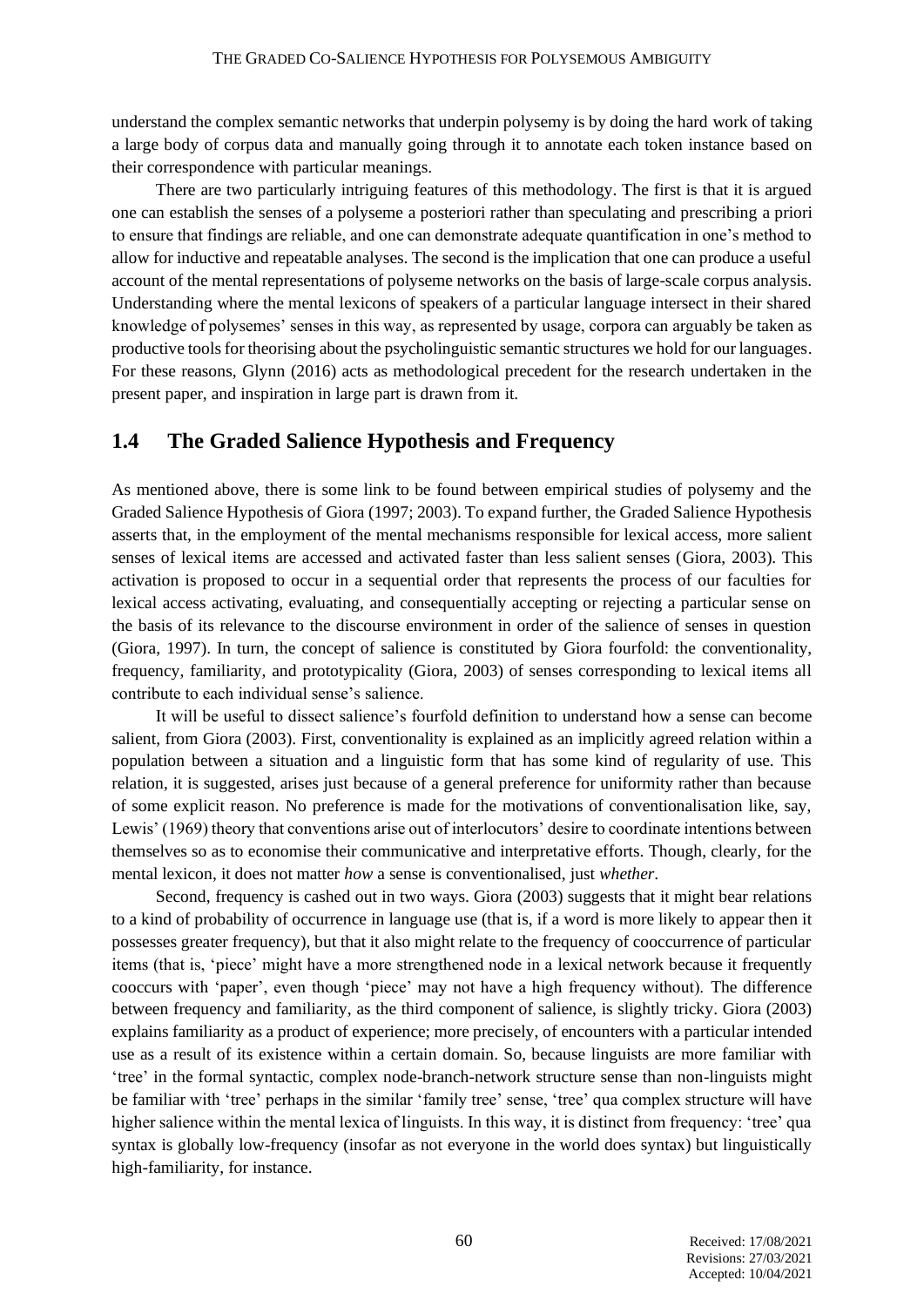Fourth, an explanation of prototypicality relies on an understanding of prototype theory from psychology (e.g., Rosch, 1975). Simply, Giora (2003) suggests that the more prototypical an item within a particular category, given its proven lexical access priority, the more salient it is. Of course, the salience of a prototypically-high entry into the mental lexicon is contingent upon the context under which its prototypicality would be salient; that is, 'robin' is salient in the context of birds, but might not be in the context of comic superheroes ('Superman', 'Batman', etc. might be prototypical, whereas 'Robin', as Batman's sidekick, might be peripheral).

To analyse the role of frequency in the creation of inner linguistic constructions in more depth (as it is the main component of salience analysable with corpora), reference can be made to the Usage-Based Grammar advocated by Bybee (2006; 2010) that descends from Construction Grammar (Fillmore et al., 1988). In Bybee's (2006) account, linguistic (particularly grammatical) representations are formed through the process defined by exemplar theory. In this, token experiences of linguistic forms (produced and perceived) are compared and contrasted with nodes on massive network of representations. If a certain experienced form is identical to a pre-existing exemplar, then that form is mapped onto that exemplar and the overall representation is strengthened in the mental lexicon. If, however, there are only strong similarities, that experienced form is stored as a separate but similar exemplar that then ends up making larger clusters or categories (Bybee, 2006). In this way, the more one experiences a particular linguistic form, the stronger our mental representations for those forms become, the more salient they might be during the processes of lexical access.

Further to this, Usage-Based Grammar argues that the effects of frequency on the structure of linguistic representations can be seen in a number of observable phenomena found in language use. One example of this is phonological reduction, wherein the automisation of neuromotor processes that arises from repeated use of the same, most frequent, phonological representations ends up reducing the magnitude of articulatory gestures and increases how much those gestures overlap (Bybee & Hopper, 2001). With this comparison, one can complement the claims of the Graded Salience Hypothesis (Giora, 1997; 2003) regarding the influence of frequency on lexical access with the theoretical and experimental efforts of functionalist-based approaches to understanding processes underpinning the grammars of speakers. The corpus methods employed in the present study aim to exploit this clear importance of frequency for an understanding of linguistic structure by utilising data pertaining to frequency of usage available from corpora.

Prima facie, the Graded Salience Hypothesis seems related just to the psycholinguistic processes underpinning lexical access, or, more generally, to language comprehension. Indeed, in the work of Giora and Fein (1999) on irony comprehension, one clear application of the theory arises: they use a fragment completion test to prime a particular literal or ironic interpretation of a given phrase and find that the comprehension of ironic utterances involves the activation of concepts related both to the ironic sense and the literal sense, whilst comprehension of equivalent literal utterances only involves activating concepts relating to the literal sense. The theory is applied further in Giora et al. (2012), where they test the common presupposition that individuals with Asperger's Syndrome are less sensitive to contextual cues and more to literal senses in social communication (in which no bias towards literal senses is found).

However, this paper argues that the Graded Salience Hypothesis has uses beyond the original designation of its scope. Whilst at the outset, and in applications since its inception, the theory has been used to examine the mechanisms underpinning lexical access with respect to words whose meanings shift depending on the intention behind their usage and their corresponding contexts (see figurative language, Giora, 1997; irony, Giora & Fein, 1999; idioms, jokes, Giora, 2003; sarcasm, Giora et al., 2014), there also seems to be scope for application of the theory with respect to words with multiple meanings tout court; or, more exactly, with respect to polysemy. The Graded Salience Hypothesis so far has been used to understand how we come to understand the meaning of a particular utterance in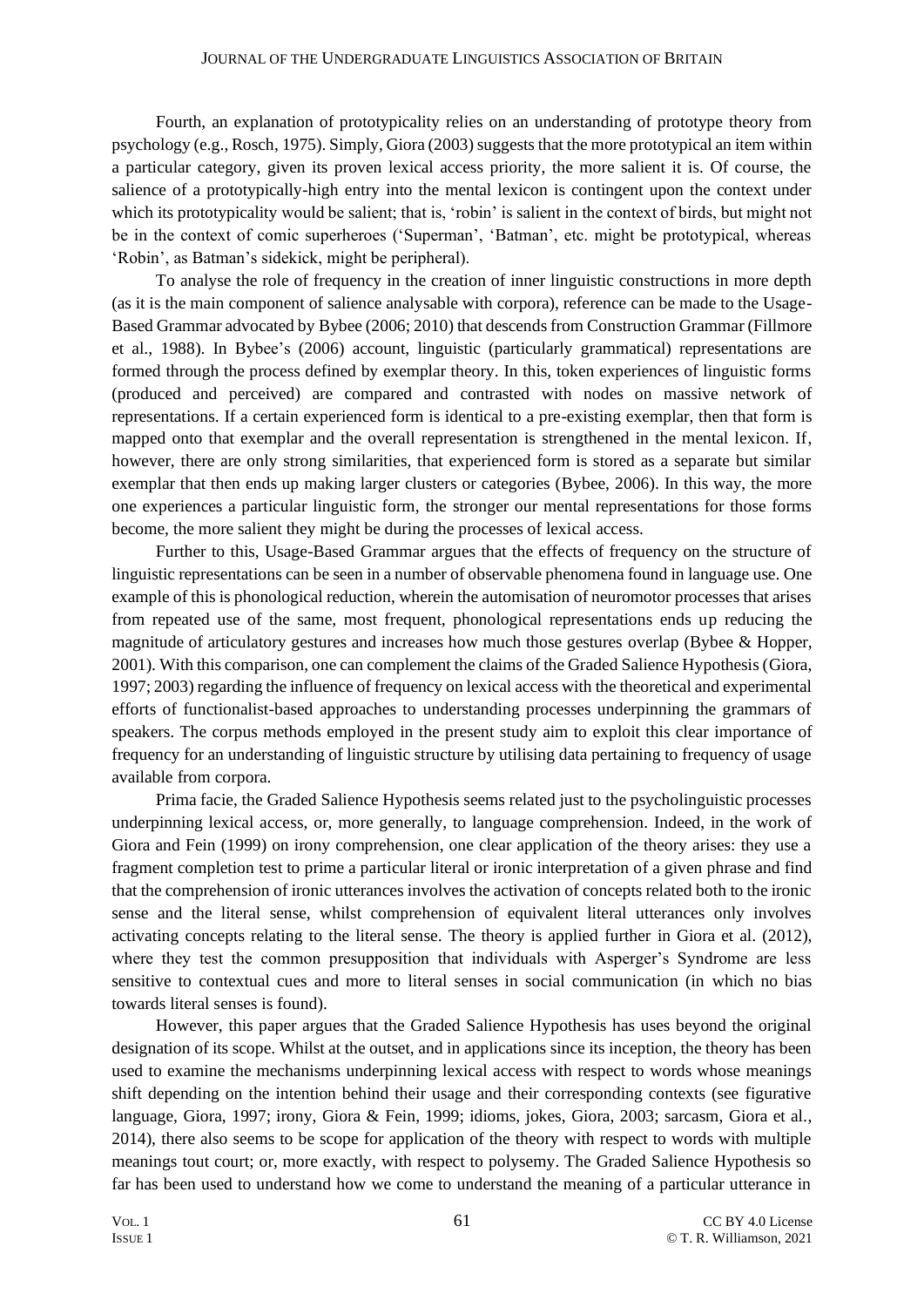light of the potential ambiguity caused by external factors, but not yet has the theory been applied in the context of words whose ambiguities arise just by the interrelatedness of their senses.

#### **1.5 Aims**

In this study, whether the Graded Salience Hypothesis has any scope to be applied to the investigation of the structure and processing of polysemy networks in the mental lexicon will be examined. Understanding frequency effects as central in the construction of linguistic representation as per the definition of salience in Giora (1997; 2003) and the role of frequency in Usage-Based Grammar (Bybee, 2006; 2010), 2,761 tokens of nine frequently-occurring polysemes in the ARCHER 3.2 corpus will be manually tagged as either ambiguous or relating to a particular sense from their respective contexts. The statistical significance of the incidence of ambiguous sense token polysemes will be ascertained to determine the extent of each polyseme's individual ambiguity, and data from frequency will be analysed to work out what caused this significance. To this end, the following questions will be asked. Can the notion that lexical access is mediated by the salience of senses be applied to the study of polysemy? Could senses' salience in their respective polysemy networks give any indication as to why ambiguity arises? And, if so, what might this tell us about how polysemous words are stored psycholinguistically?

## **2 Methodology**

#### **2.1 Data Selection**

All data used in this paper was collected from the ARCHER (A Representative Corpus of Historical English Registers) 3.2 corpus (2013), which is a multi-genre, diachronic corpus of British and American English covering the period 1600-1999. It consists of 3,298,080 words (1,957,499 British English and 1,340,581 American English). ARCHER 3.2 was selected for its size and variety in dialect and kinds of contexts (see Section 2.2) featured — to paint the broadest picture possible of polysemy across the English language, such types of variety are essential. To ensure that historical semantic change did not affect the findings here, only a short period of time could have been selected. This was balanced with the desire to ensure the possibility for the collection of a sufficient number of materials for analysis, so it was decided that a century's worth of corpus data would be sufficient. It was also noted that the senses of lexical items employed from previous centuries would have been more inaccessible for unambiguous comprehension, so the century 1900–1999 was chosen. This period contains a total of 1,294,244 lexical items in the corpus.

Nine polysemous words were selected for analysis in this study. In past studies on polysemy and corpora (see above) the only rationale for the selection of the polysemes analysed has been that there were distinct senses to scrutinise. As a criticism of those, and to make this methodology more rigorous, the polysemes in this study have been selected against a range of others, and with a specific criterion in mind. First, a list of 26 polysemes was made, chosen from studies with similar methodologies to this one (see Table 1) and by the researcher. For data collected to be as representative of polysemy more broadly, the selected polysemes were required to occur frequently in the corpus. Thus, the frequency per million scores of all 26 polysemes was analysed for their selection in this study, as shown in Table 1.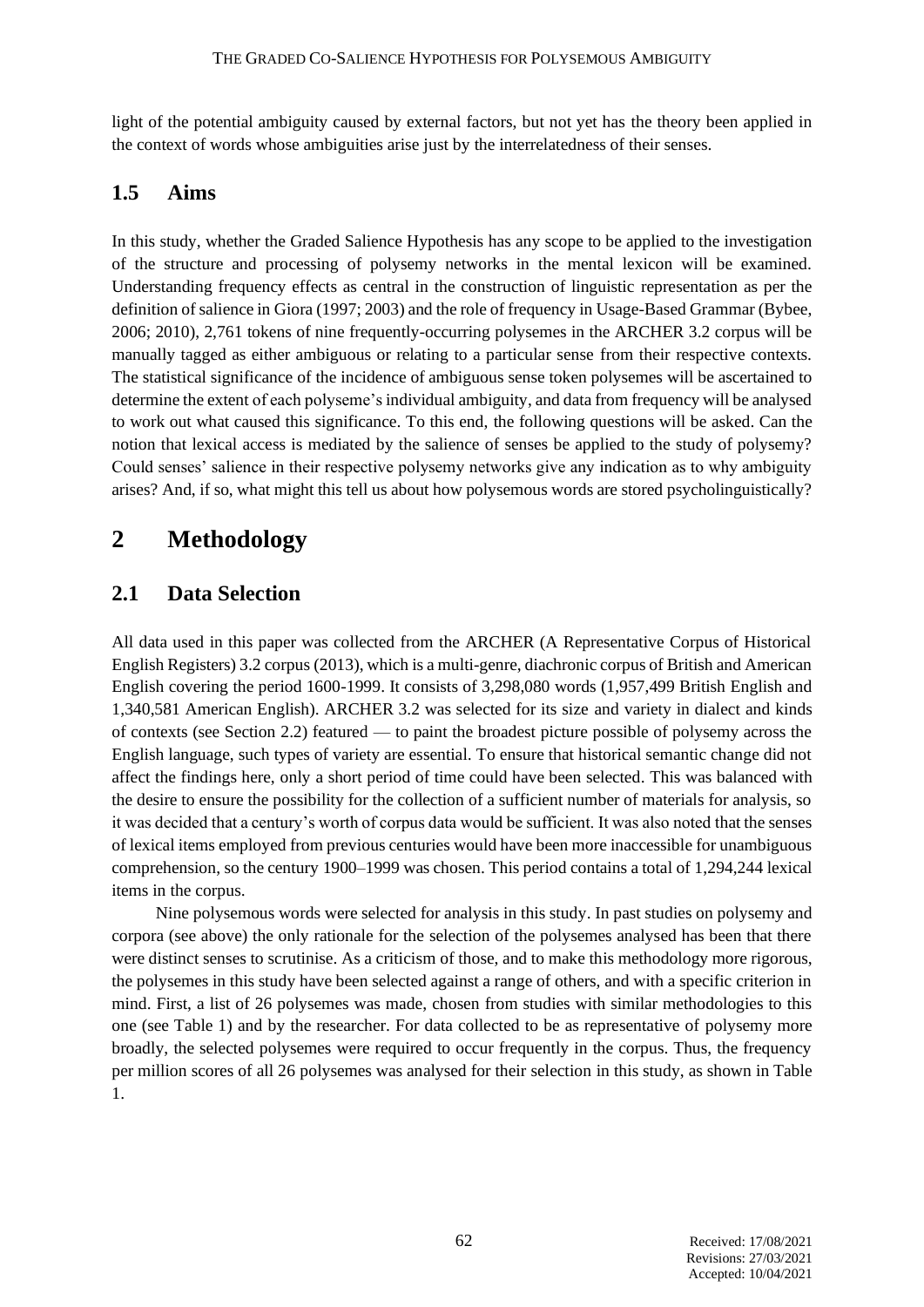| Polysemes             | Freq./million |  |
|-----------------------|---------------|--|
| In (Navarro,          |               |  |
| 2000)                 | 15,913.54     |  |
| Over (Tyler &         |               |  |
| Evans, 2001)          | 1,199.57      |  |
| Just (Kishner &       |               |  |
| Gibbs, 1996)          | 968.13        |  |
| Man                   | 961.18        |  |
| Get (Raukko,          |               |  |
| 2003)                 | 941.09        |  |
| Make (Kishner &       |               |  |
| Gibbs, 1996)          | 679.16        |  |
| Hand                  | 387.10        |  |
| Head                  | 345.38        |  |
| Door                  | 342.28        |  |
| Once                  | 316.01        |  |
| <b>Book</b>           | 220.98        |  |
| Run                   | 175.39        |  |
| Cut                   | 139.85        |  |
| Stop                  | 132.90        |  |
| Court                 | 108.96        |  |
| Foot                  | 87.13         |  |
| Character             | 84.99         |  |
| Drink                 | 79.58         |  |
| Shop                  | 72.63         |  |
| Milk                  | 60.27         |  |
| Game                  |               |  |
| (Wittgenstein,        |               |  |
| 1953)                 | 58.72         |  |
| Funny                 | 57.95         |  |
| Path                  | 39.41         |  |
| Paint                 | 17.77         |  |
| Crawl (Fillmore &     |               |  |
| <b>Atkins</b> , 2000) | 4.64          |  |
| Annoy (Glynn,         |               |  |
| 2016)                 | 3.86          |  |

**Table 1**: *Frequency per million scores in ARCHER 3.2 of 26 polysemes*

Polysemes already analysed or discussed by other researchers were not included in the present study to prioritise novelty. That said, the study by Gries (2006) focused on *to run* specifically, and as such the polyseme 'run' has been included here as a separate lexical item. Additionally, the polyseme 'man' was not included because it occurred much more frequently in the corpus than any other unresearched polyseme such that it might have skewed the dataset: homogeneity was favoured to preserve reliability. Presented with 16 polysemes remaining, it was decided that the criterion for polyseme selection was a frequency of 100/million or higher in the ARCHER 3.2 corpus, keeping in mind the aforementioned desire to study a range of frequently used polysemes – thus, nine were chosen: 'hand', 'head', 'door',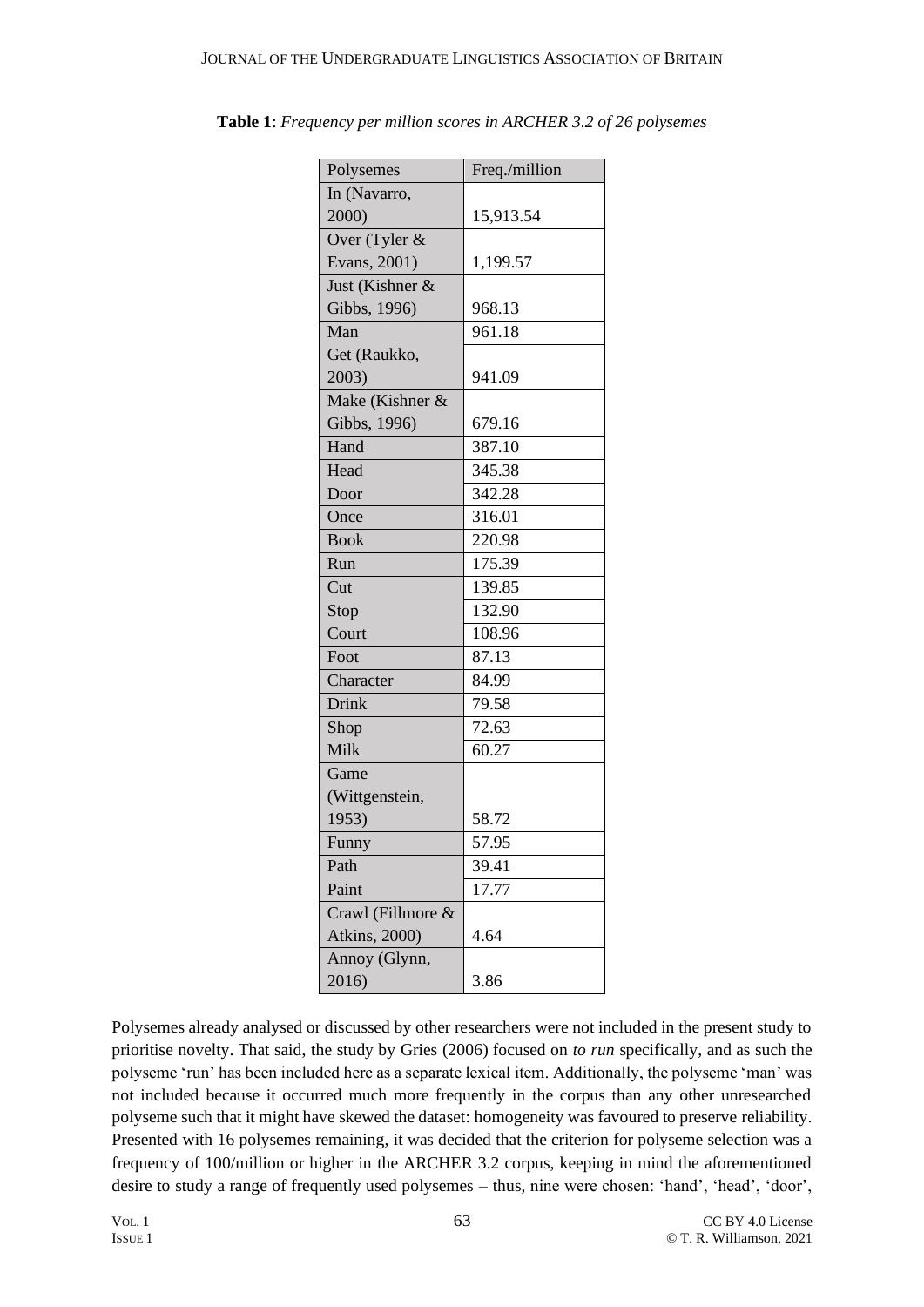'once', 'book', 'run', 'cut', 'stop', and 'court'. Table 2 shows these selections with their frequency per million scores.

| Polysemes   | Freq./million |
|-------------|---------------|
| Hand        | 387.10        |
| Head        | 345.38        |
| Door        | 342.28        |
| Once        | 316.01        |
| <b>Book</b> | 220.98        |
| Run         | 175.39        |
| Cut         | 139.85        |
| Stop        | 132.90        |
| Court       | 108.96        |

**Table 2**: *Frequency per million scores in ARCHER 3.2 of the nine polysemes selected for this study*

#### **2.2 Data Collection**

The ARCHER 3.2 corpus was accessed through the website CQPweb (Hardie, 2012). Data for each polyseme was downloaded as a .txt (Text Document) file, and then copied into an .xlsl (Microsoft Excel Document) file for analysis. By copying over downloaded data to an .xlsl file, it was much easier to manually annotate the corpus data. Search parameters remained the same throughout data collection: all instances of each polyseme from both 1900–1949 and 1950–1999 were included. However, only root forms of polysemes were included in searches: words such as 'runs', 'doorway', or 'stopper' were considered to be separate lexical items, and even though polysemies may be shared between inflected or morphologically adapted forms, they were not included to narrow the scope of this study.

To ensure the reliability of sense disambiguation, the corpus data was analysed with the broadest possible context: polysemes were downloaded with the maximum context of 20 words before and after. To ensure that data here might be generalisable to wider contexts of language use, it was important that the sample represented ordinary discourse as much as possible. To this end, data from all genres available in the corpus was collected for selection and then analysis; these were: *Advertising*, *Drama*, *Fiction*, *Sermons*, *Journal*, *Legal*, *Medicine*, *News and periodicals*, *Early prose*, *Science*, *Letters*, and *Diary*<sup>2</sup> . Potential biases were avoided by opting not to download metadata pertaining to the following categories available in the ARCHER 3.2 corpus: author sex, author, bibliographic info, publication date, genre, and regional variety.

Where polysemes occurred as a person's name (e.g., 'Mrs Hand'), they were excluded as unindicative of polyseme sense. Place names (for example, 'Jefferson Market Court'; 'court', 1906nyt1\_n7a) were included because they were considered to have inherited their name through a relation to the particular sense – Jefferson Market Court would not have been named thus without having been an 'enclosed space'. Additionally, some lines in the corpus were reduplicated – these were eliminated from analysis, and inconsistencies in the numberings of lines in the data can be explained accordingly.

<sup>&</sup>lt;sup>2</sup> Except *Legal* for the polyseme 'court' given that the term, in reports of legal proceedings (which do not really represent organic discourse anyway) almost always refers to a court of law, and as such would have diminished the significance of extracontextual ambiguous sense tokens 'court' appears 412 times in *Legal* alone. The genre *Medicine* was included in spite of potential overrepresentation of 'head', 'hand', and 'cut' as the as they only appear 7, 11, and 4 times in the corpus within *Medicine* respectively.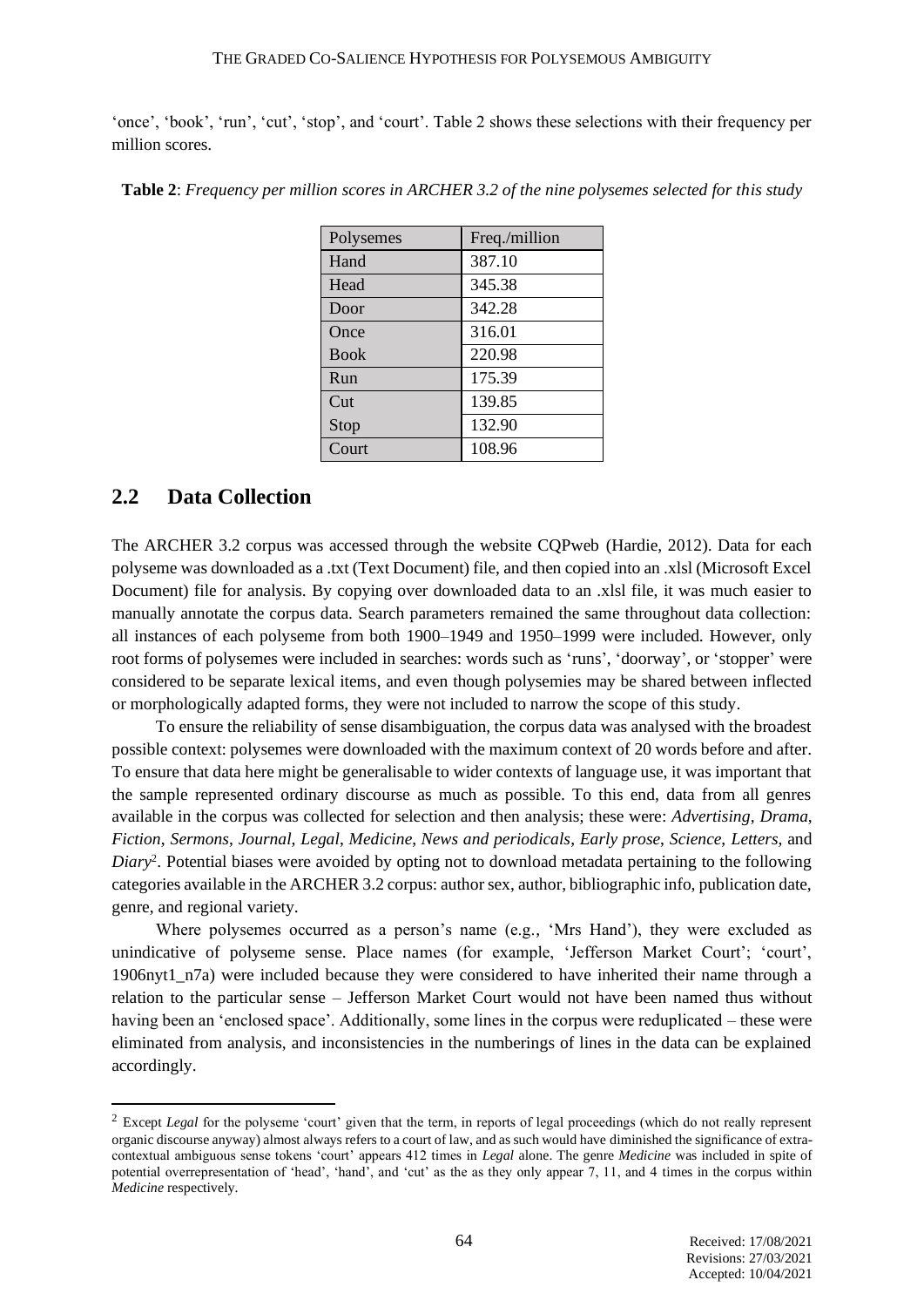#### **2.3 Data Analysis**

In total, 2,761 token senses of the nine polysemes were manually tagged as either relating to a sense category, determined post-hoc, or as being ambiguous. All data analysis was done on Microsoft Excel, including the manual tagging of polyseme sense category and statistical calculations of frequency and mean. Calculations of Pearson's chi-squared test were coded in the software RStudio (2020). The sense category to which each token polyseme corresponded was determined with the help of the Oxford English Dictionary (OED), as well as by the researcher language-internally; that is, by establishing a synonymic, categorical, or metonymic connection between that sense and a related term. For instance, the sense category of '… the inguinal glands when *cut* into were matted together' ('cut', 1905robe\_m7b) was analysed as synonymous with 'incise' as a verb; and the sense of '… of Charles the First's *court* ...' ('court', 1952 whit f8b) was analysed metonymically as being related to the category 'royal', and thus tagged with respect to this adjective. Some entries in the corpus were present as part of an idiomatic expression (for example, 'hand in hand' in 'hand', 1933hodg h7b) – these were analysed as having distinct senses, rather than marking them as simply 'idiomatic', to avoid confusions within the sense category classifications.

Each sense category was manually tagged in the .xlsl document in a table adjacent to the corpus data. As more lines of each polyseme were analysed, more unambiguous senses were found and tagged: the mean number of unambiguous, disparate sense categories was 6.78 per polyseme. Although it might have made sense only to tag each polyseme token as 'ambiguous' or 'unambiguous' given the concern of the present study, the decision to distinguish between each sense of any token polyseme, and then whether it was ambiguous, was taken to clarify for the reader the rationale behind the tagging of each polyseme token specifically.

### **3 Results**

In total, 2,761 polyseme tokens were manually tagged as being ambiguous, or unambiguous and pertaining to a certain sense category. The mean frequency of polyseme tokens per polyseme analysed in this study was 306.8. For all nine polysemes, the frequency of ambiguous sense tokens was 435, with a mean of 48.33 per polyseme. This means that 15.76% of all polyseme tokens were ambiguous in sense, calculated as the percentage of frequency of ambiguous sense tokens over the total frequency of polyseme tokens. The mean instances per million of each polyseme selected was 239.99 and the mean number of sense categories per polyseme was 6.78. The frequencies of all polyseme tokens and ambiguous sense tokens can be found in Table 3.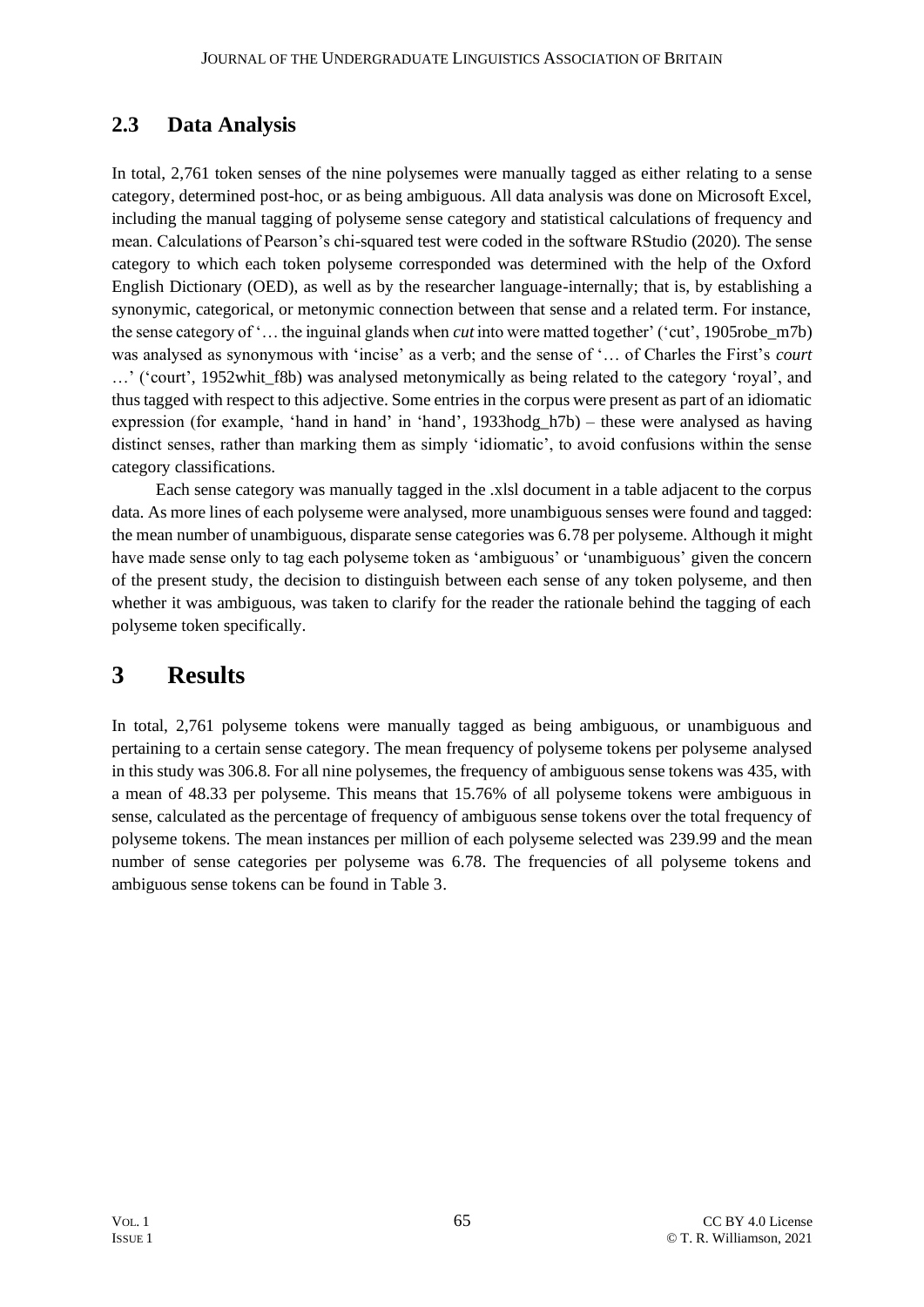|             |               | Freq.       |                    |
|-------------|---------------|-------------|--------------------|
| Polysemes   | Freq. (total) | (ambiguous) | Freq. (ambiguous%) |
| Court       | 120           | 9           | 7.50%              |
| Stop        | 172           | 23          | 13.37%             |
| Hand        | 496           | 27          | 5.44%              |
| Door        | 442           | 173         | 39.14%             |
| Head        | 442           | 17          | 3.85%              |
| <b>Book</b> | 286           | 64          | 22.38%             |
| Once        | 400           | 63          | 15.75%             |
| Cut         | 181           | 27          | 14.92%             |
| Run         | 222           | 32          | 14.41%             |
| Mean:       | 306.78        | 48.33       | 15.76%             |

**Table 3**: *Frequency of polyseme tokens and ambiguous sense tokens (1900-1999)*

As can be seen, although 'hand' occurred most frequently in the ARCHER 3.2 corpus, the polyseme 'door' was found to have the highest frequency of ambiguous sense tokens at 173. This number was higher than any other polyseme, with the next highest being 'book' with 64 and then 'once' with 63. The frequency of ambiguous sense tokens for 'door' is noteworthy given that they account for 39.14% of all instances of that polyseme in the corpus data. Also interesting is that, despite 'court' having the lowest frequency of ambiguous sense tokens at 9, 'head' has the lowest frequency of ambiguous sense tokens as a percentage of total polyseme tokens at 3.85%.

To assess the significance of these findings, Pearson's chi-squared test was used. This was done because Pearson's chi-squared is a statistical test that assesses the probability for the observed data to have deviated from an expected distribution of data, so it can reliably indicate whether the frequency of incidence of a particular polyseme alongside the others is significant. The frequency of ambiguous sense tokens and unambiguous sense tokens were analysed for each of the nine polysemes, and the results of this test can be found in the association plot depicting Pearson residuals. In an association plot, each column, or box, represents a statistic that might either be greater or smaller than expected where the area of the box is a function of expectedness (Gries, 2009). In Figure 1, 'amb' denotes ambiguous sense tokens, and 'non\_amb' denotes unambiguous sense tokens.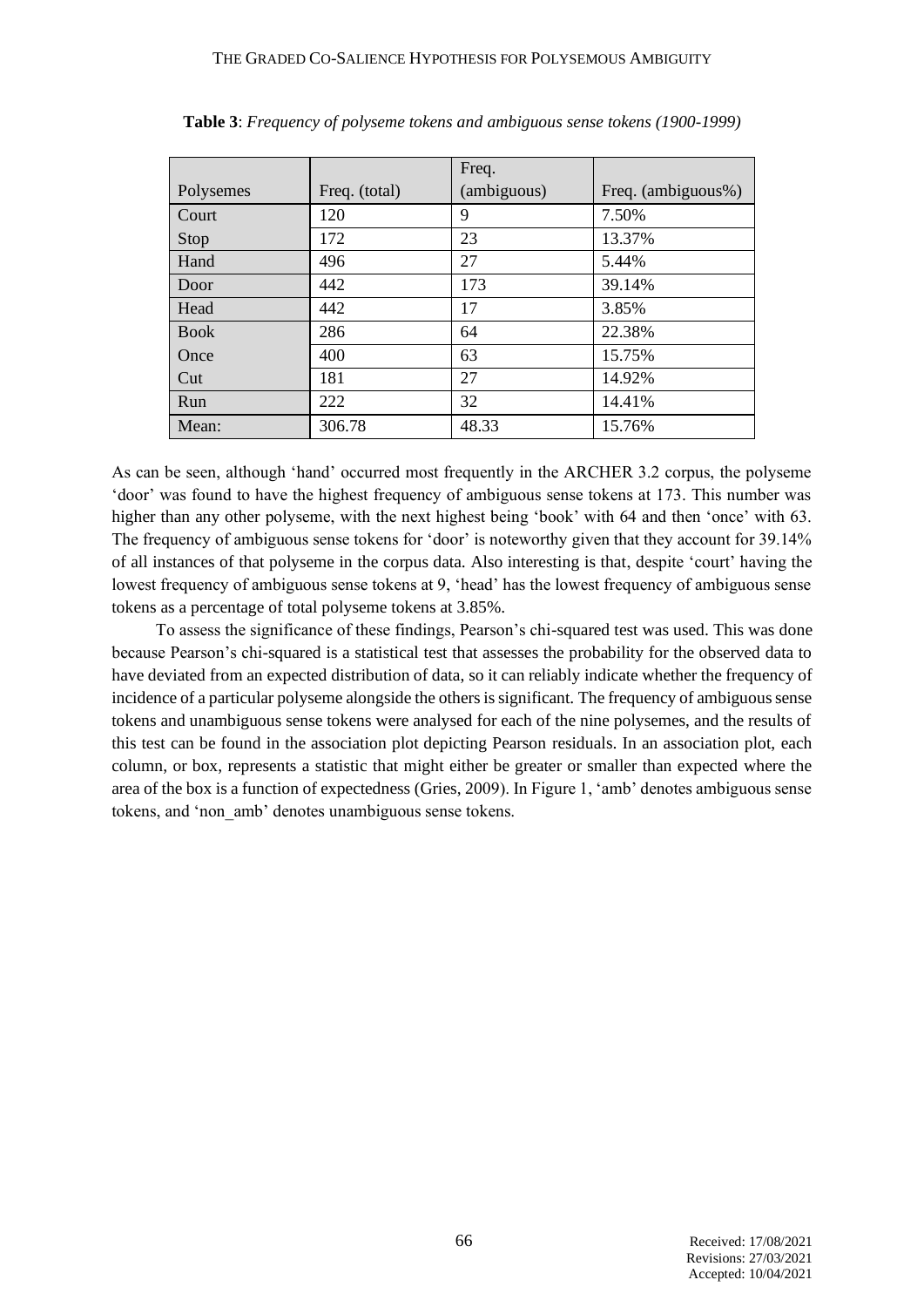

**Figure 1**: *Association plot of Pearson residuals for the distribution of ambiguous and unambiguous sense tokens.*

From this plot of the chi-squared test, several important deductions can be made. Firstly, the frequency of the ambiguous and unambiguous sense tokens observed had high statistical significance  $(p < 2.22 \text{ x})$ 10-16) in comparison with the test's predictions. Though somewhat self-evident, this finding gives good reason to believe that polysemy can indeed give rise to ambiguity in ordinary discourse.

Moreover, it was also found that the individual frequencies of certain polysemes, either for ambiguous or unambiguous sense tokens, were significant — the colouration of particular bars of Pearson residuals in Figure 1 reflects this prominence. Specifically, it was found that the polysemes 'door' and 'book' had significantly higher Pearson residuals for the presence ambiguous sense tokens, whereas 'court', 'hand', and 'head' had significantly lower residuals for their absence. Similarly, polysemes 'hand' and 'head' were most significant for the presence of unambiguous sense tokens, as was 'door' for their absence. These polyseme-specific findings are illustrative of an important point regarding the nature of polysemous ambiguity. While it seems true that polysemy does give rise to ambiguity, there can be no uniform statement that might that assert all polysemes individually will necessarily turn out ambiguous in some cases of their use. Lexical ambiguity should be understood on a word-to-word basis, taking the semantic networks of polysemes into account: some words are naturally more ambiguous than others. Why this is the case is discussed below.

## **4 Discussion**

To frame these findings within the scope of the Graded Salience Hypothesis (Giora, 1997; 2003), there is a certain burden of proof to be met by the present paper: evidence ought to be found that the significance of the frequency of ambiguous sense tokens could be correlated with the salience of senses within the mental lexicon. In order to do so, a key assumption has to be made: that each instance of a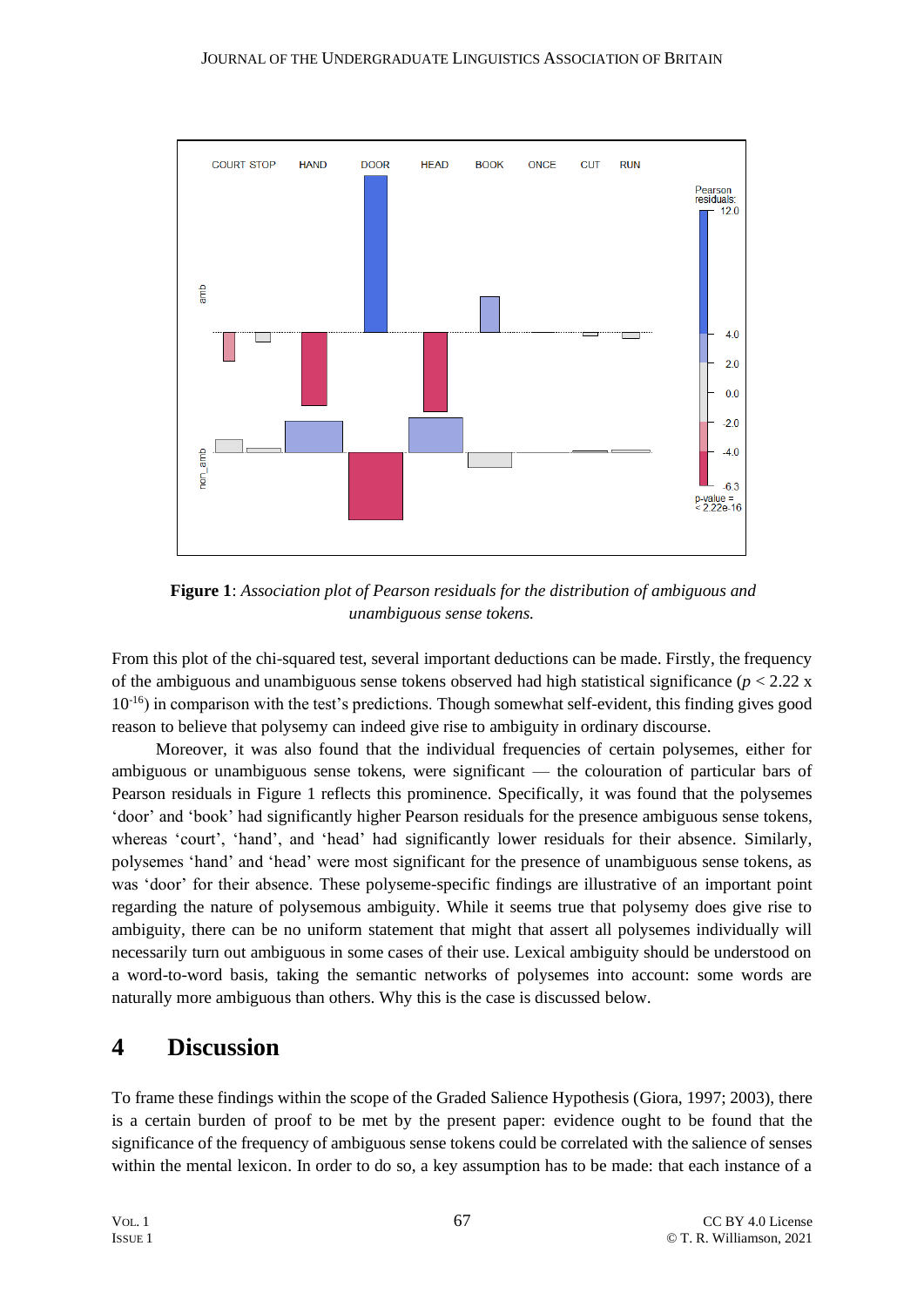particular polyseme, analysed as the use of a particular sense (or as being ambiguous), should be taken to represent a token instance of the activation of that sense (and any others depending on the level of salience of senses within that polysemy network) according to Giora's account. As such, the presence of a particular sense in the corpus data implicates that the semantic network of the corresponding polyseme was activated and that sense was selected as appropriate. However, what exactly the presence of ambiguous sense tokens represent for the study of polysemy is less clear.

With this assumption about what frequency represents in mind, the first point for this discussion is an analysis of the polysemes that showed as statistically significant for the presence of ambiguous sense tokens. For data collected here, two polysemes were found to be significantly ambiguous: 'door' and 'book'. To understand why this was the case, closer inspection of the findings from the manually annotated corpus data is required.

| Sense        | Frequency |
|--------------|-----------|
| Object (n)   | 186       |
| Entrance (n) | 62        |
| Place $(n)$  | 21        |
| Ambiguous    | 173       |

**Table 4**: *Frequency of senses for 'door'<sup>3</sup>*

**Table 5**: *Frequency of senses for 'book'*

| Sense            | Frequency |
|------------------|-----------|
| Object $(n)$     | 105       |
| Content $(n)$    | 112       |
| To reserve $(v)$ | 5         |
| Ambiguous        | 64        |

Four major observations can be made with respect to this data in comparison with the rest of the findings from this study. The first is that the number of senses recorded for both polysemes was quite well below the mean for all nine analysed: each of 'door' and 'book' both were found to pertain to three discrete senses in the corpus data, along with their being ambiguous, whilst the mean number of senses per polyseme was 6.78. The second observation is that there seems to be one discrete sense that is much less relevant in how frequently it was found: the third sense of 'door' represents 0.05% of instances and the third of 'book' represents 0.02%. The irrelevance of these senses seems almost in direct contrast with the third observation to these findings, which is that, for both polysemes, there appear to be two unambiguous senses competing for activation (or, occurring most frequently); albeit this is more so for 'book', whose first and second senses represent 75.87% of all occurrences, than 'door', whose first and second senses represent 56.11%.

Following on from this third observation, the fourth that can be made is that these noticeably high-frequency senses also bear quite strong semantic relations with one another insofar as one might say the similar locations in physical space to which the senses in question refer are quite coordinated. In other words, one can see that the two co-frequent senses for 'door' are quite conceptually similar given that one might often expect to find the 'object' door in quite the same place as an 'entrance' or

<sup>&</sup>lt;sup>3</sup> The letters in brackets for Tables 4 to 7 represent a designation of syntactic category; (n) designates a noun, (v) designates a verb, (adv) designates an adverb, and (adj) designates an adjective.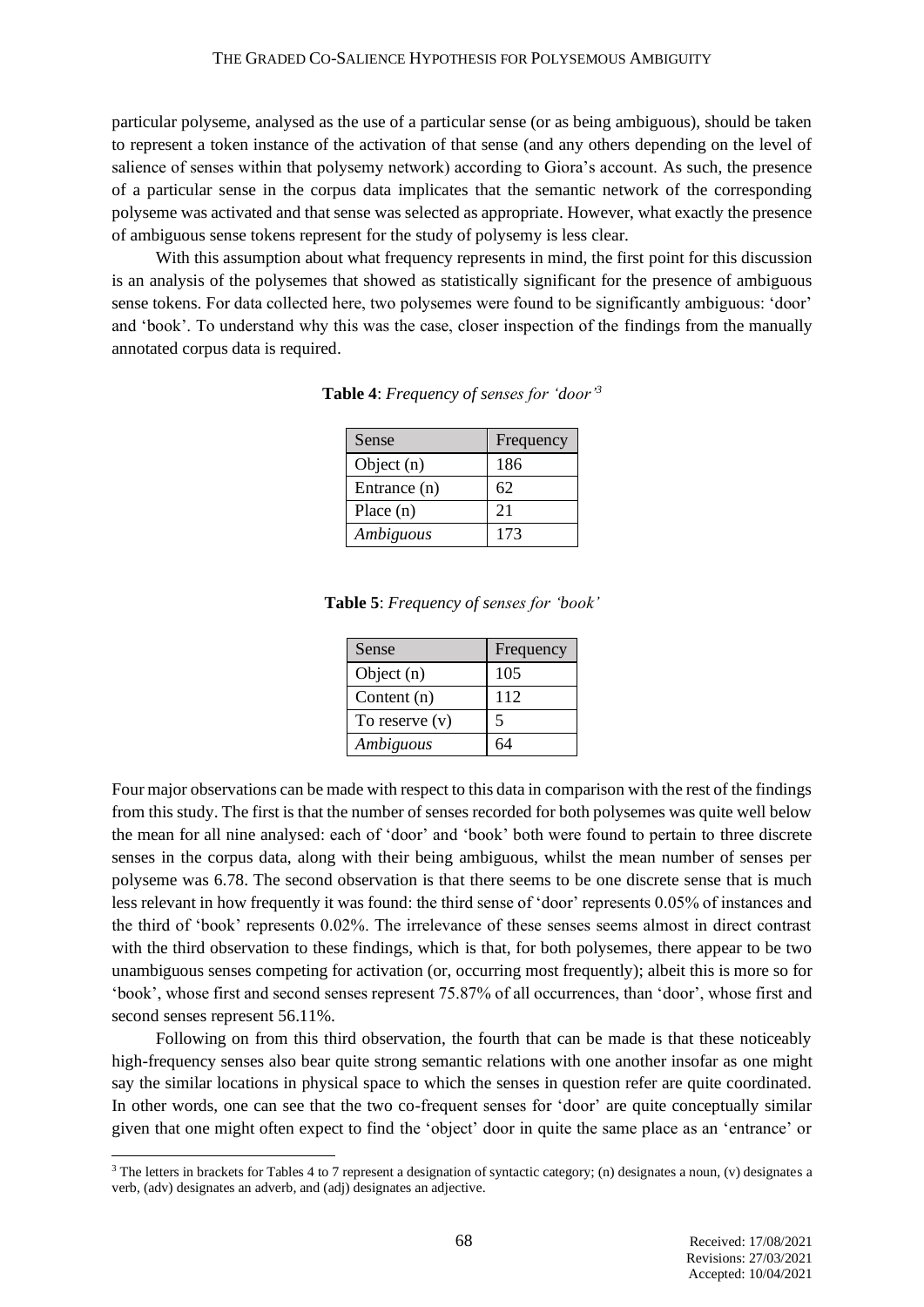doorway. Likewise, it would not be amiss to propose that the 'content' of a book might be found somewhere locatively quite similar to the 'object' of a book. This notion of conceptual similarity is made clearer with reference to the corpus data itself. Below are four instances from the data that represent each of the four most relevant senses being analysed here for 'door' and 'book':

- (3) '…Lee?" The old lady chuckled. Her eyes lit up as Marie bent down and opened the oven *door*. A delicious hot fragrance blew out into the tidy kitchen. "My, somet'ing smell good...' ('door', 'Object' sense, 1913cath f7a, formatting added)
- (4) '…heads. Alec stopped to watch. What fascinated him was how they negotiated the wide trays through the narrow *door*, just by turning their shoulders. Before he had gone to Corker's he had been offered a…' ('door', 'Entrance' sense, 1964berg\_f8b, formatting added)
- (5) '…Can barely see to write this. But did enjoy photos. Edith Sorel of Le Monde sent me a *book* -- letter from Castellorizo -- very tiny island. You may know it. It's not even on…' ('book', 'Object' sense, 1978mill\_x8a, formatting added)
- (6) '…When he came to my chapter he laughed. I told him that it was a very wicked *book*. Growing rice looks like short oats at this time of season. It is hung up in tiny stacks…' ('book', 'Content' sense, 1921nort\_j7b, formatting added)

In this way, this paper suggests that four corpus-identifiable characteristics of significantly ambiguous polysemes can be observed:

- (1) A low number of discrete senses;
- (2) At least one very low-frequency sense;
- (3) At least two highly-frequent senses;
- (4) And, a high degree of conceptual/semantic similarity between the senses in (3).

It should be noted that this list is not meant to be prescriptive, normative, or exhaustive. At most, these four characteristics attempt at being representative of ambiguous polysemes, but only on the level of contingent (i.e., not necessary) properties. The observations that these four allow might perhaps permit a level of polyseme-spotting for future research.

Yet, why do these characteristics help us interpret the data? For the two significantly ambiguous polysemes found in this study, one can first notice (1); that the number of (relevant) sense options for the interpretation of each polyseme in context is very limited, and thus (3); that each polyseme only has two senses that seem most reflective of the majority of its occurrences. To expand on this further, a useful question can be asked: why should this impact the ambiguity of a given polyseme? In each instance of use, the process for comprehending a polyseme can be understood in terms of a sequence of semantic decisions for what that term might have meant in that context (or, might have been intended to mean; see Giora, 1997; 2003). The hearer or reader receives as input the polyseme, and, taking context into account, checks to see which of the senses they know to which it might correspond. If there are multiple senses of similar relevance in a particular context, interpreting a particular instance of a polyseme becomes more challenging from a processing perspective.

Furthermore, noticing (4), the conceptual similarity between the two polysemes' respective senses, helps to understand the extent to which context is useful for semantic interpretation. Were the competing senses for each polyseme quite conceptually disparate, one would expect that contextual factors would help to eliminate ambiguity. This absence of the helpfulness of contextual factors (in this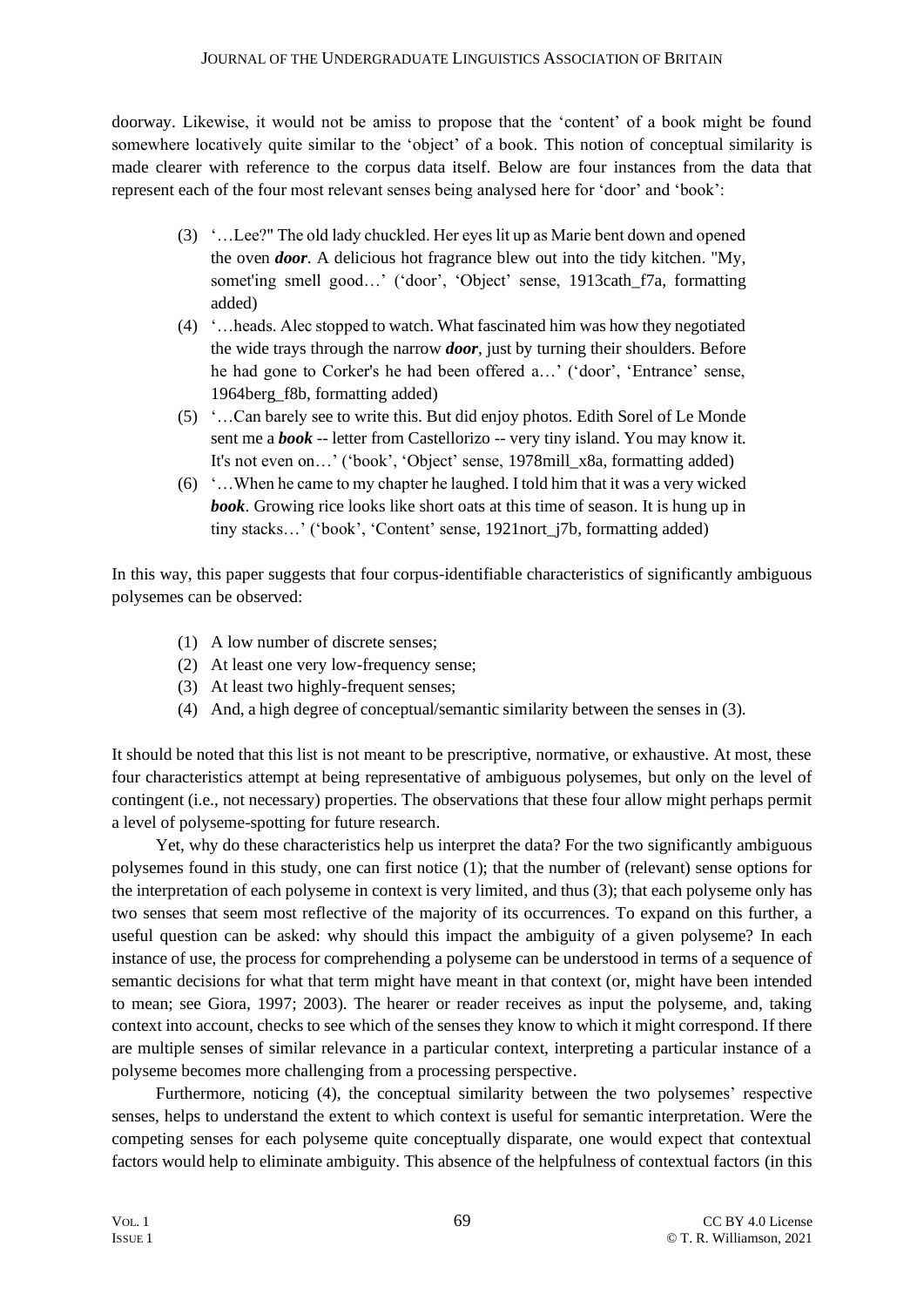case, the rest of the sentence) is made apparent in the following two examples of ambiguous sense tokens for 'door' and 'book':

- (7) '…Griselda was sitting on the rug taking off her stockings. They looked up when Ty Ty stopped at the *door*." What do you want, Pa?" Buck asked irritatedly." Son," he said…' ('door', 1933cald\_f7a, formatting added)
- (8) '…many complications as might have been expected. But I foresee the need for some very intelligent editing before the *book* sees the light. Of course I shall go on working for penal reform and individual prisoners. I much…' ('book', 1981long\_y8b, formatting added)

With the assumption above, that every instance of a polyseme in the corpus represents the activation of a sense in the mental lexicon, it would necessarily follow that every instance of a polyseme token found to be ambiguous also represents the occurrence of some kind of activation. From the data presented here, given the co-relevance of two particular senses for the interpretation of each of the significantly ambiguous polysemes, and those senses' conceptual similarity for which context seems unhelpful in distinguishing between, this paper proposes that the ambiguity that arises from polysemy can be explained in terms of the co-activation of two co-salient senses. In this process, a hearer or reader of a word that bears polysemous ambiguity attempts to interpret that word's meaning in line with the proposals of Giora (1997; 2003), wherein the access of sense nodes in the semantic network for that lexical item is ordered depending on the salience of those senses.

Understanding findings pertaining to frequency from this study as input factors into the semantic structure of polysemous networks, this paper therefore proposes that a new way of thinking about polysemous ambiguity might be explored. Simply, it is that the co-relevant senses observed for significantly ambiguous polysemes might represent *co-salient* senses within the mental lexicon. Moreover, under the assumption that each token instance from the corpus represents some form of activation in our minds, it is also proposed that these co-salient senses may be activated simultaneously within the process of interpretation in such a way that derives no result helpful for the disambiguation of that polyseme in context in cases where it becomes ambiguous. In other words, the hypothesis this paper brings for an understanding of polysemous ambiguity is that it might be the result of co-salient senses being co-activated such that the polyseme in question is rendered ambiguous. Further psycholinguistic study will be necessary to substantiate this hypothesis.

Following this assertion, an additional line of inquiry can be pursued by the present discussion to determine its credibility more certainly. Should it be the case that polysemous ambiguity can be explained as a function of the co-salience of senses being co-activated, one would expect to find in the data presented here that polysemes found to be significantly unambiguous ('hand' and 'head') would show converse observations to those noted in the given four characteristics for the polysemes 'door' and 'book' above<sup>4</sup>. In this way, one would expect 'hand' and 'head' to present higher numbers of discrete senses than the mean (the opposite of (1) above, henceforth  $\neg$ 1), without one noticeably infrequent sense  $(\neg 2)$ , with no two co-salient senses  $(\neg 3)$ , and without any noticeable conceptual similarity between senses  $(\neg 4)$ . To investigate this, the findings from the manually annotated corpus data are required:

<sup>4</sup> Insofar as those observations represent a cause for those lexical items' polysemous ambiguity.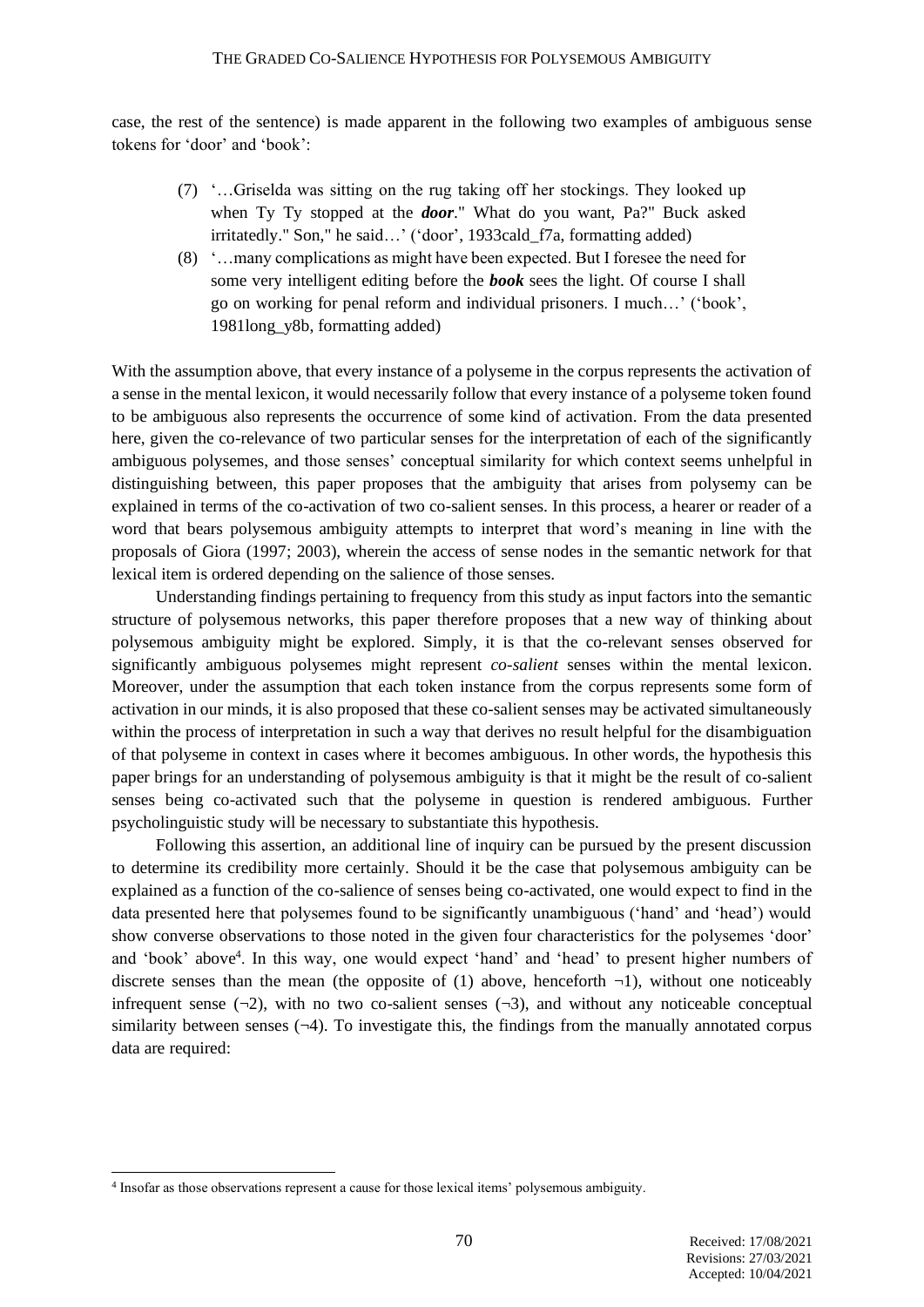| <b>Sense Categories</b> | Frequency      |
|-------------------------|----------------|
| Limb(n)                 | 315            |
| Location (n)            | 12             |
| Assistant (n)           | $\overline{2}$ |
| Control (n)             | 8              |
| Owner (n)               | 1              |
| To pass $(v)$           | 8              |
| To participate (v)      | $\overline{2}$ |
| To help (v)             | 3              |
| Contrastingly           |                |
| (adv)                   | 66             |
| Together (adv)          | 12             |
| Available (adj)         | 31             |
| Relevant (adj)          | 9              |
| Ambiguous               | 27             |

**Table 6**: *Frequency of senses for 'hand'*

**Table 7**: *Frequency of senses for 'head'*

| <b>Sense Categories</b> | Frequency |
|-------------------------|-----------|
| Body part (n)           | 317       |
| Top-most part (n)       | 28        |
| Heading (n)             |           |
| Leader (n)              | 65        |
| Temperament (n)         |           |
| To lead $(v)$           | 3         |
| To aim (v)              | 1         |
| To fight (v)            |           |
| Ambiguous               | 17        |

As can readily be seen, neither of these significantly unambiguous polysemes correlate with the observations presented for the significantly ambiguous ones as listed above. First, the polyseme 'hand' was observed to have 12 discrete senses, and 'head' 8, both higher than the mean number of senses per polyseme of 6.78  $(\neg 1)$ . Second, many senses for both were noticeably infrequent; of the 12 senses of 'hand' had under 10 instances and 5 of the 8 senses for 'head' were as well (¬2). Third, no two senses for either appear co-salient (insofar as there might be two that represent a high, relevant percentage of total instances) for either polyseme as well; in fact, they both seem to have one most salient sense, as 'limb' for 'hand' represents 63.51% of all its instances and 'body part' for 'head' represents 71.72%  $(\neg 3)$ . Finally, little apparent conceptual similarity between any of the two polysemes' senses is observable, in part due to the diversity of syntactic categories designated to discrete senses found  $(\neg 4)$ . The only noticeable semantic parallels exist metaphorically between the noun senses for 'head', as the senses of 'body part', 'top-most part', 'heading', and 'leader' all seem to refer to an entity at the top of a vertically-construed structure or hierarchy.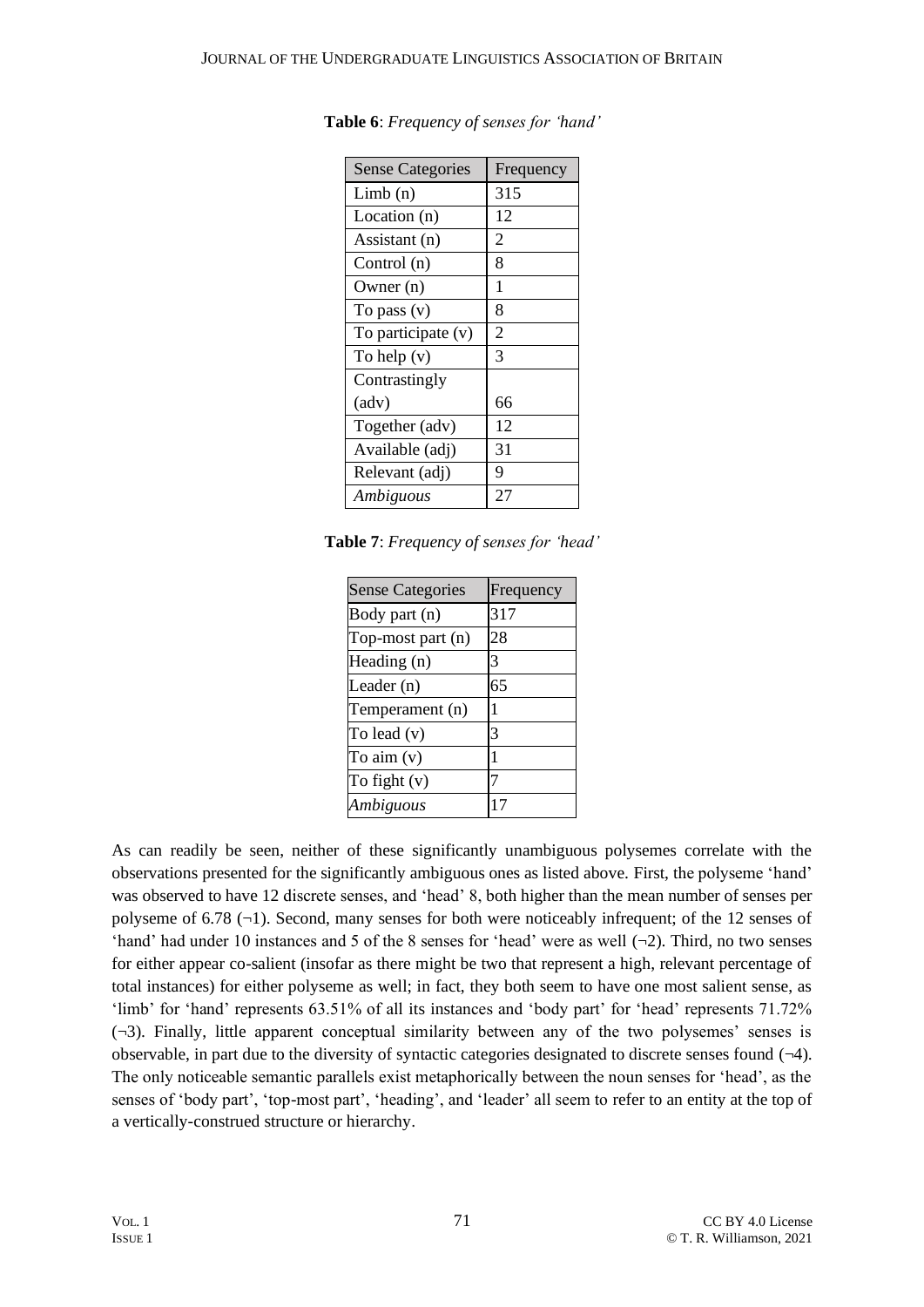## **5 Conclusion**

#### **5.1 Reflections, Issues, and Further Study**

One clear route for further empirical work is to employ behavioural, rather than corpus, psycholinguistic methods in assessing how we deal with polysemous ambiguity under experimental conditions<sup>5</sup>. The Graded Co-Salience Hypothesis might predict that, for example, disambiguating a polyseme with cosalient senses in an ambiguous context might incur greater processing costs through increased time taken to identify the sense of the polyseme. Conversely, polysemes without co-salient senses might be predicted to result in lower processing costs insofar as no two or more equally salient senses would be competing for activation from a given context.

Another issue for reflection is the extent of the import of these findings for a clearer picture of ordinary language use. Some key questions one might ask are the following: does polysemous ambiguity ever actually matter on the outcomes of ordinary discourse? Could the subtle semantic distinctions proposed here to exist within an instance of ambiguity have an effect on a conversation? Does it matter all the time whether we know what a person is referring to? Answering these questions to some extent will involve future study into this area; given that findings here point to the incidence of polysemous ambiguity within the polysemes studied was statistically significant, there is some scope for its analysis as impactful upon the outcomes of discourse.

However, some recourse can be taken in answering these questions to the concept of a 'context set' in Stalnaker (1979). In this, it is proposed that conversational participants will have a set of beliefs in any context concerning the precise topic of discussion at different stages of that conversation. The further a conversation progresses, the closer the mutual understandings of participants will end up. With this in mind, it might be proposed that further avenues for the study of polysemous ambiguity could involve the extent to which its incidence affects the construction of interlocutors' context sets in real time.

A final issue worth exploring with regard to the methodology of this paper concerns what precisely underpins the ability to disambiguate the senses of a polyseme and interpret it in accordance with its intended meaning. How do we end up knowing what a specific use of a specific word means? In this study, only the linguistic context in which polysemes were found to be situated from the corpus data was relevant for determining meaning, but in ordinary discourse there are a plethora of other factors involved. Examples of these might range from gesture (see Schlenker, 2019) in a physical fashion, but also the kinds of sources of information that compile a merger representation in Jaszczolt's Default Semantics (2005; 2010) such as world knowledge or presumptions about society and culture. As such, it might be the case that findings in the present research would be enriched with the contributions of these factors unlimited.

#### **5.2 Limitations of the Methodology and Data**

This paper's methodology could first be criticised for the manual tagging of polysemes' senses. Although the potentially constrictive effects of using the OED to define the senses of each selected polyseme precisely were slightly offset by the researcher's input, nevertheless using a dictionary to determine the meaning of any word will be slightly problematic in any experimental setting given its

<sup>&</sup>lt;sup>5</sup> This is not to say, however, that corpus studies like this one investigating frequency effects as if cognitively representative should be discarded. For an interesting back-and-forth discussion on this matter, see Arppe et al. (2010).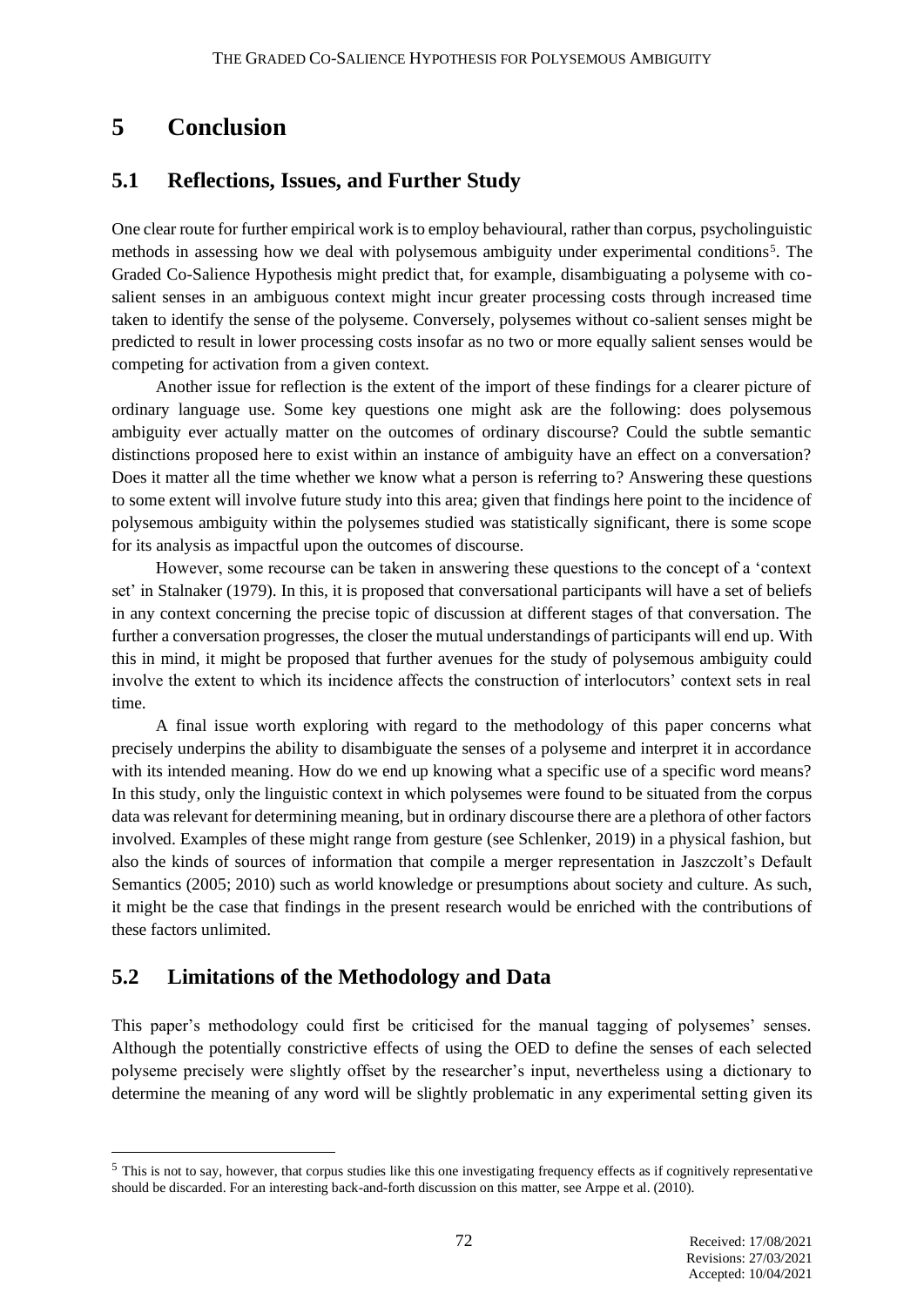prescriptive nature. Conversely, criticism could also be aimed at the researcher's own input into determining to which particular sense category each token polyseme referred.

A third criticism might argue that the methodology for data analysis conflates ambiguity and vagueness. This critique suggests that there is an issue in how polyseme tokens were marked as ambiguous when the sense was unknown (or where there was insufficient context within the corpus data to tag as unambiguous) *and* when the term seemed to pertain to more than one of the discrete senses observed. Although the observation in this critique is true, it has been taken as unproblematic for the purposes of this study given how it must surely be the case that each vague token polyseme would have been used by its author with a specific sense in mind, and as such will still serve to represent some node on the sense network of that polyseme. Therefore, this critique can be met with the suggestion that vagueness does not arise enough as the result of speaker intentions for its possible existence in the corpus data to be potentially worrying in the attempt to understand the semantic networks of polysemes.

#### **5.3 Concluding Remarks**

In this paper, it has been argued that the occurrence of polysemous ambiguity can be understood as a function of the co-activation of co-salient senses within the polysemy network of a certain polyseme. It is proposed here that, in line with evidence for the Graded Salience Hypothesis (Giora, 1997; 2003), lexical access for polysemy should not be taken as particularly special in comparison with processing for any other kind of word; that the mental mechanisms underpinning such operations function in an ordered fashion during which the most salient senses for each lexical item are prioritised. However, the case of ambiguous polysemes differs in the results of this process. The corpus data collected in this study suggest that the ambiguity arising from the occurrence of polysemous words in unbiasing contexts can be explained as the result of senses with similar levels of salience in those words' polysemy networks competing for activation<sup>6</sup>.

Finally, this paper concludes with the suggestion that its findings can be adequately explained with an adaptation of the Graded Salience Hypothesis (Giora 1997; 2003); findings in this corpus-led study indicate that polysemous ambiguity occurs as a result of the co-activation of co-salient senses when polysemes are comprehended in context. Statistically significant data shows some evidence that ambiguous polysemes have a smaller number of discrete senses, and that the two most conceptually similar of these senses occupy co-salient positions in their respective polysemy networks. Conversely, it is found that polysemes that were significantly unambiguous display the reverse of these properties. This paper's proposal for an understanding of the psycholinguistic factors underpinning polysemous ambiguity is thus the *Graded Co-Salience Hypothesis*: while lexical access is ordered by a function of senses' salience, some equally salient senses conflict and compete in the interpretation of some polysemes such that they become rendered ambiguous.

#### **6 References**

- Arppe, A., Gilquin, G., Glynn, D., Hilpert, M., & Zerschel, A. (2010). Cognitive Corpus Linguistics: five points of debate on current theory and methodology. *Corpora*, 5(1), 1–27.
- Berez, A., & Gries, S. T. (2009). In defence of corpus-based methods: A behavioral profile analysis of polysemous 'get' in English. *University of Washington Working Papers in Linguistics,* 27, 57– 116.

<sup>&</sup>lt;sup>6</sup> In other words, contexts that prove unhelpful for the interpretation of the precise meaning of that polyseme, determined insofar as that particular instance was deemed ambiguous.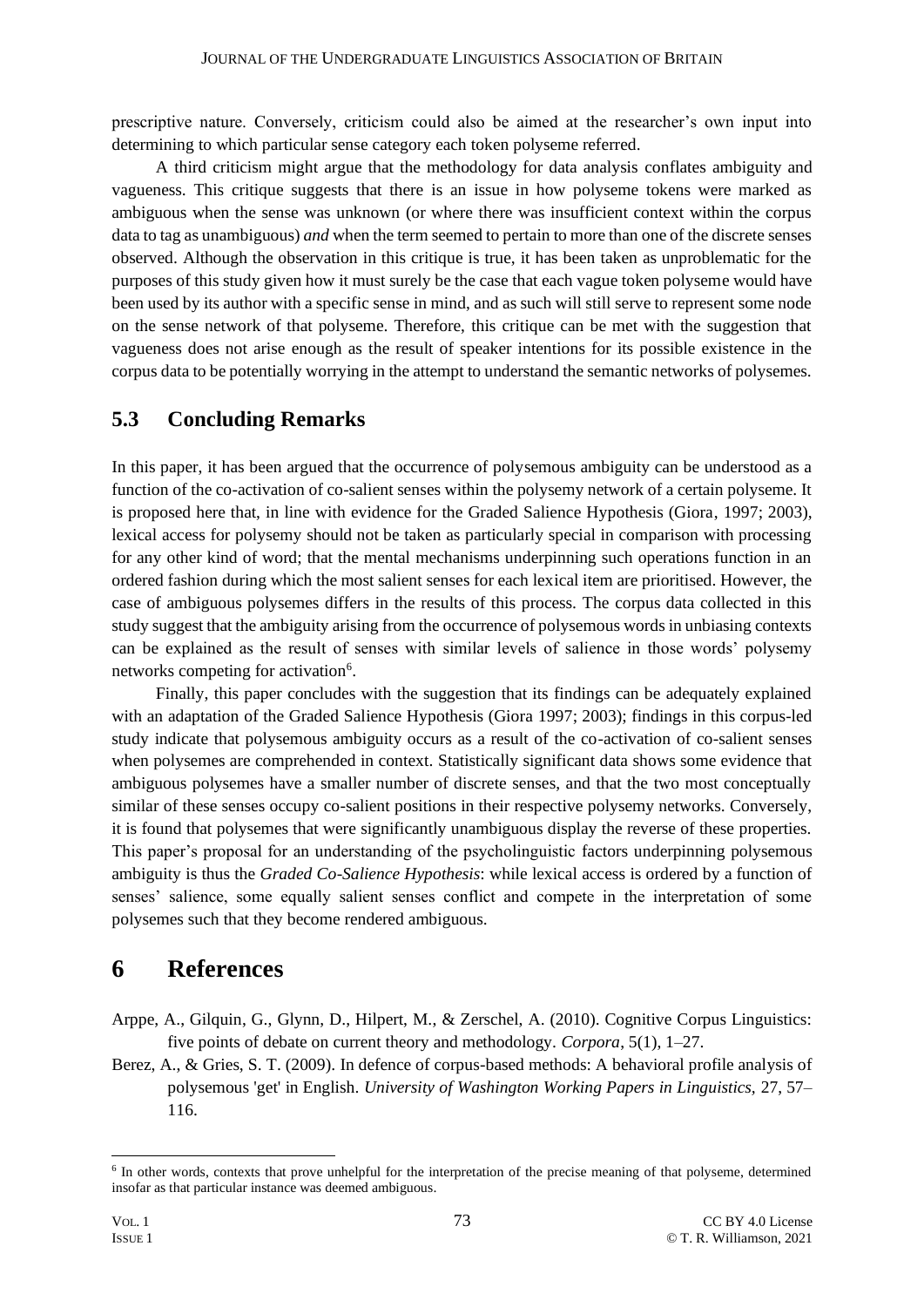- Biber, D., & Finegan, E. (2013–). *ARCHER 3.2. A Representative Corpus of Historical English Registers*. Retrieved 01/02/2020, from [<http://www.manchester.ac.uk/archer/>](http://www.manchester.ac.uk/archer/).
- Bréal, M. (1897). *Essai de sémantique (Science des significations).* Paris: Gérard Monfort.
- Bybee, J. (2006). From Usage to Grammar: The Mind's Response to Repetition. *Language,* 82(4), 711– 733.
- Bybee, J. (2010). *Language, use, and cognition.* Cambridge: Cambridge University Press.
- Bybee, J., & Hopper, P. (2001). *Frequency and the Emergence of Linguistic Structure.* Amsterdam: John Benjamins.
- Fillmore, C. J., & Atkins, B. T. (2000). Describing polysemy: the case of 'crawl'. In Y. Ravin, & C. Leacock (Eds.), *Polysemy: Theoretical and Computational Approaches.* Oxford: Oxford University Press.
- Fillmore, C. J., Kay, P., & O'Connor, M. K. (1988). Regularity and idiomaticity in grammatical constructions: the case of let alone. *Language,* 64, 501–538.
- Frazier, L., & Rayner, K. (1990). Taking on semantic commitments: Processing multiple meanings vs. multiple senses. *Journal of Memory and Language,* 29, 181–200.
- Giora, R. (1997). Understanding figurative and literal language: The graded salience hypothesis. *Cognitive Linguistics,* 8(3), 183–206.
- Giora, R. (1999). On the priority of salient meanings: Studies of literal and figurative language. *Journal of Pragmatics*, 31, 919–929.
- Giora, R. (2003). *On Our Mind: Salience, Context, and Figurative Language.* Oxford: Oxford University Press.
- Giora, R., & Fein, O. (1999). Irony: Context and salience. *Metaphor and Symbol,* 14(4), 241–257.
- Giora, R., Drucker, A., & Fein, O. (2014). Resonating with default nonsalient interpretations: A corpusbased study of negative sarcasm. *Belgian Journal of Linguistics,* 28, 3–18.
- Giora, R., Gazal, O., Goldstein, I., Fein, O., & Argyris, S. K. (2012). Salience and context: Interpretation of metaphorical and literal language by young adults diagnosed with Asperger's syndrome. *Metaphor and Symbol,* 27, 22–54.
- Glynn, D. (2014). The many uses of run: Corpus methods and Socio-Cognitive Semantics. In D. Glynn, & J. Robinson (Eds.), *Corpus methods for semantics: Quantitative studies in polysemy and synonymy* (pp. 117–144). Amsterdam: John Benjamins.
- Glynn, D. (2016). Quantifying polysemy: Corpus methodology for prototype theory. *Folia Linguistica,*  50(2), 413–447.
- Gries, S. T. (2006). Corpus-based methods and Cognitive Semantics: The many senses of 'to run'. In S. T. Gries, & A. Stefanowitsch (Eds.), *Corpora in Cognitive Linguistics: Corpus-based approaches to syntax and lexis* (pp. 57–99). Berlin: Mouton de Gruyter.
- Gries, S. T. (2009). *Quantitative Corpus Linguistics with R: A Practical Introduction.* London: Routledge.
- Hardie, A. (2012). CQPweb combining power, flexibility and usability in a corpus analysis tool. *International Journal of Corpus Linguistics*, 17(3): 380–409.
- Jastrzembski, J. E. (1981). Multiple Meanings, Number of Related Meanings, Frequency of Occurrence, and the Lexicon. *Cognitive Psychology*, 13, 278–305.
- Jaszczolt, K. (2005). *Default Semantics: Foundations of a Compositional Theory of Acts of Communication.* Oxford: Oxford University Press.
- Jaszczolt, K. (2010). Default Semantics. In B. Heine, & H. Narrog (Eds.), *The Oxford Handbook of Linguistic Analysis* (pp. 193–221). Oxford: Oxford University Press.
- Kishner, J. M., & Gibbs, R. W. (1996). How 'just' gets its meanings: Polysemy and context in psychological semantics. *Language and Speech,* 39(1), 19–36.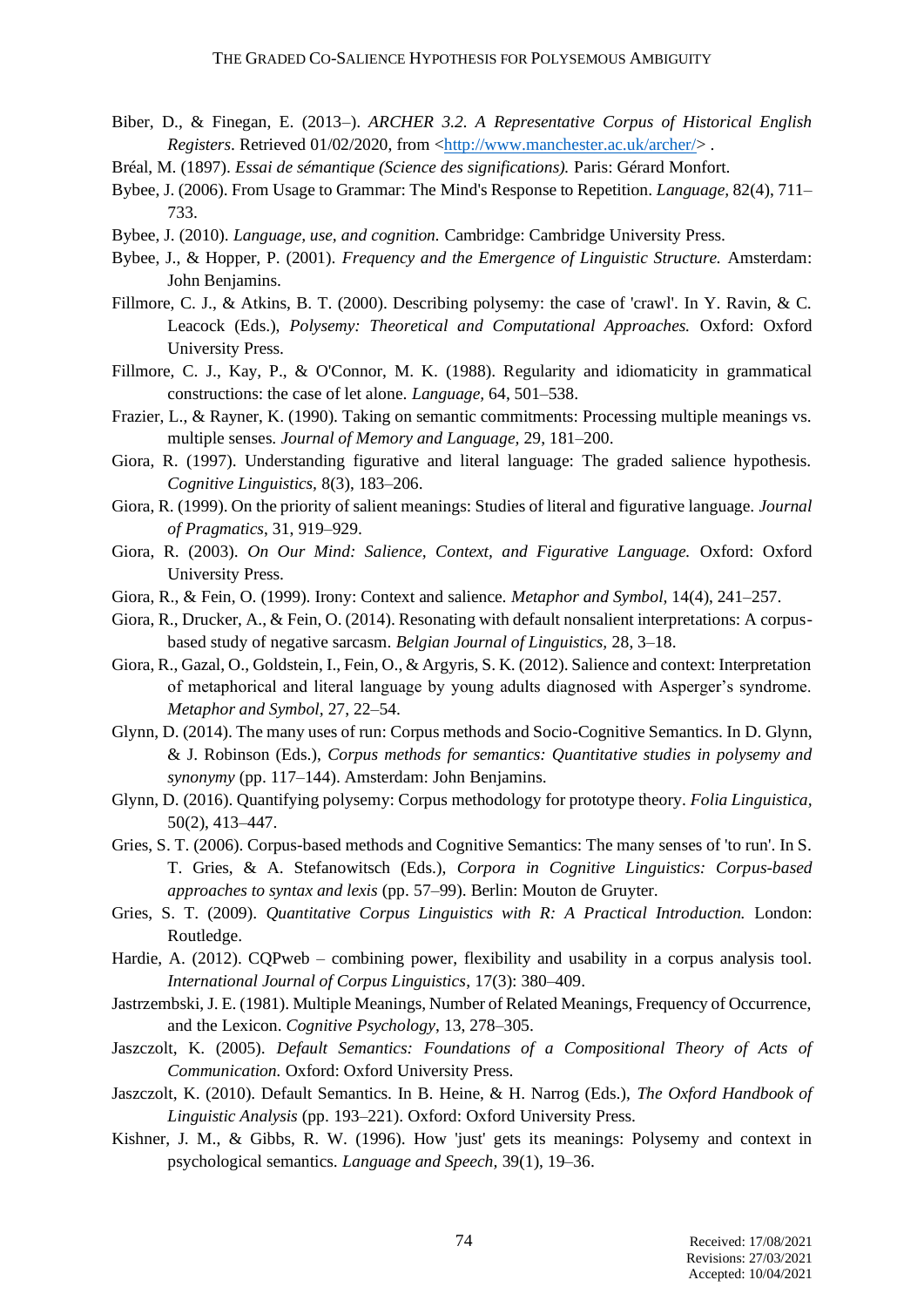- Klein, D. K., & Murphy, G. (2001). The representation of polysemous words. *Journal of Memory and Language,* 45, 259–282.
- Klein, D. K., & Murphy, G. (2002). Paper has been my ruin: conceptual relations of polysemous senses. *Journal of Memory and Language,* 47, 548–570.
- Lewis, D. (1969) *Convention*. Cambridge: Harvard University Press.
- Navarro, I. (2000). A Cognitive–Semantic Analysis of the English Lexical Unit 'in'. *Cuadernos de Investigación Filológica,* 26, 189–220.
- Nerlich, B., & Clarke, D. D. (2003). Polysemy and flexibility: introduction and overview. In B. Nerlich, Z. Todd, V. Herman, & D. Clarke (Eds.), *Polysemy: Flexible Patterns of Meanings in Language and Mind* (pp. 3–30). Berlin: Mouton de Gruyter.
- Raukko, J. (2003). Polysemy as flexible meaning: experiments with English 'get' and Finnish 'pitää'. In B. Nerlich, Z. Todd, V. Herman, & D. Clarke (Eds.), *Polysemy: Flexible Patterns of Meanings in Language and Mind* (pp. 161–194). Berlin: Mouton de Gruyter.
- Rodd, J., Gaskell, G., & Marslen-Wilson, W. (2002). Making sense of semantic ambiguity: Semantic competition in lexical access. *Journal of Memory and Language,* 46, 245–266.
- Rosch, E. (1975). Cognitive Representation of Semantic Categories. *Journal of Experimental Psychology,* 104(3), 192–233.
- RStudio Team. (2020). *RStudio: Integrated Development for R*. Boston: RStudio PBC.
- Rudzka-Ostyn, B. (1988). Semantic extensions into the domain of verbal communication. In B. Rudzka-Ostyn (Ed.), *Topics in Cognitive Linguistics* (pp. 507–553). Amsterdam: John Benjamins.
- Rudzka-Ostyn, B. (1989). Prototypes, schemas, and cross-category correspondences: The case of 'ask'. *Linguistics,* 27, 613–661.
- Rudzka-Ostyn, B. (1995). Metaphor, schema, invariance: The case of verbs of answering. In L. Goossens, P. Pauwels, B. Rudzka-Ostyn, A.-M. Simon-Vandenbergen, & J. Vanparys (Eds.), *By word of mouth: Metaphor, metonymy, and linguistic action from a cognitive perspective* (pp., 205–244). Amsterdam: John Benjamins.
- Schlenker, P. (2019). What is Super Semantics? *Philosophical Perspectives,* 32(1), 365–453.
- Speelman, D., & Glynn, D. (2005). LiveJournal corpus of American and British English. Leuven: University of Leuven, Department of Linguistics.
- Stalnaker, R. C. (1979 [1999]). Assertion. *Syntax and Semantics,* 9, 78–97.
- Tyler, A., & Evans, V. (2001). Reconsidering Prepositional Polysemy Networks: The Case of 'over'. *Language,* 77(4), 724–765.
- Weinreich, U. (1964). Webster's Third: A Critique of Its Semantics. *International Journal of American Linguistics,* 30(4), 405–409.
- Williams, J. N. (1992). Processing polysemous words in context: Evidence for interrelated meanings. *Journal of Psycholinguistic Research,* 21, 193–218.

Wittgenstein, L. (1953). *Philosophical Investigations.* New York: Macmillan Publishing Company. Wittgenstein, L. (1974). *Philosophical Grammar.* Oxford: Blackwell.

## **About the Author**

T. R. Williamson is a current MPhil (by Thesis) student at the University of Cambridge, though this paper was completed during his time at Lancaster. His current research aims to bring together work on experimental pragmatics and embodied cognition to investigate how we process idiomatic phrases.